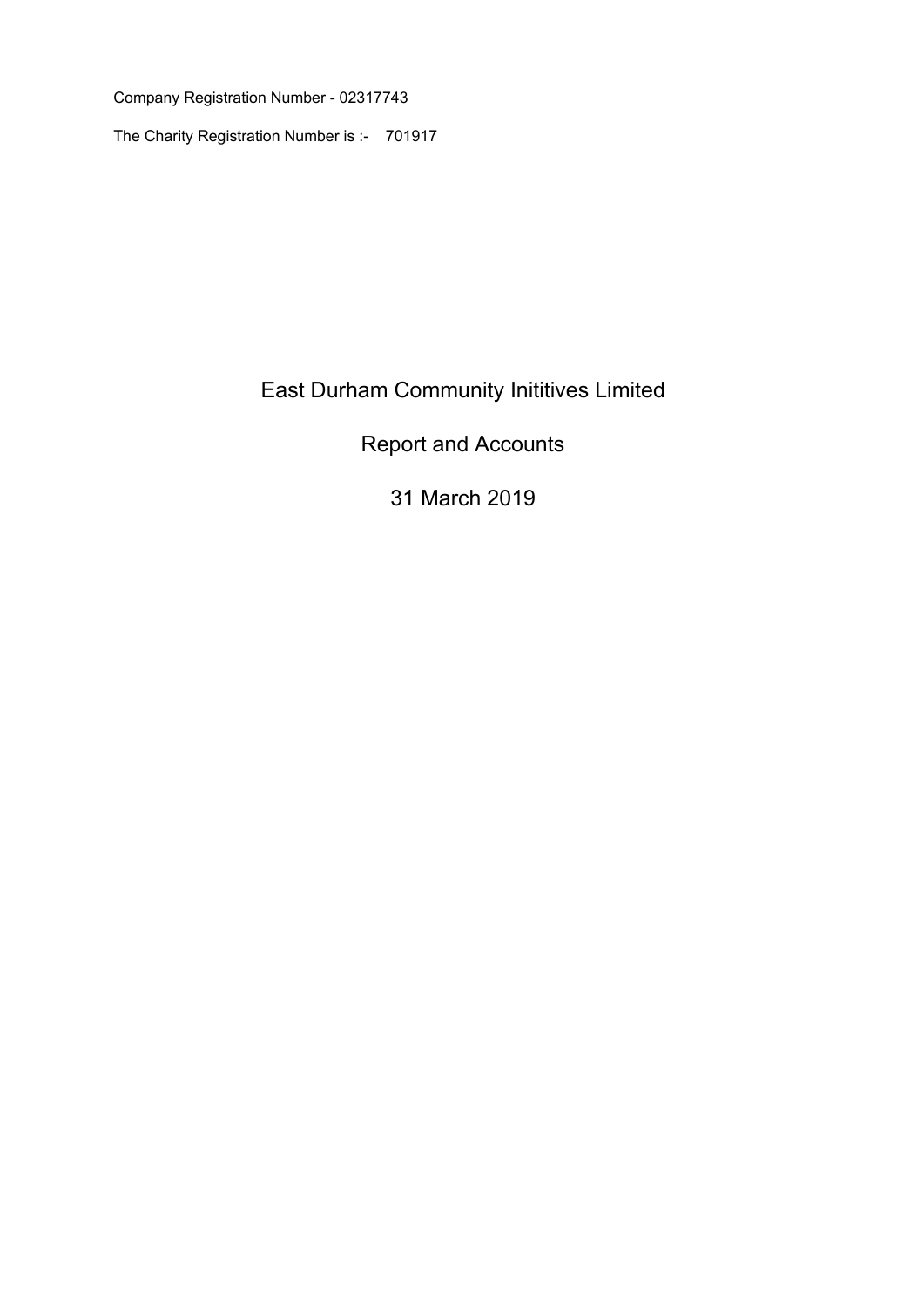# **Report and accounts for the year ended 31 March 2019**

# **Contents**

| ×<br>٧<br>I |
|-------------|
|-------------|

| <b>Charity information</b>                               | 1  |
|----------------------------------------------------------|----|
| <b>Trustees' Annual Report</b>                           | 1  |
| <b>Statement of directors' responsibilities</b>          | 9  |
| Independent Accountant's Report                          | 0  |
| <b>Funds Statements:-</b>                                |    |
| <b>Statement of Financial Activities</b>                 | 12 |
| Statement of Financial Activities - Prior Year statement | 13 |
| Movements in funds                                       | 14 |
| <b>Revaluation reserves</b>                              | 14 |
| Revenue Funds                                            | 15 |
| Income and Expenditure account                           | 16 |
| Summary of funds                                         | 16 |
| <b>Balance sheet</b>                                     | 17 |
| Notes to the accounts                                    | 19 |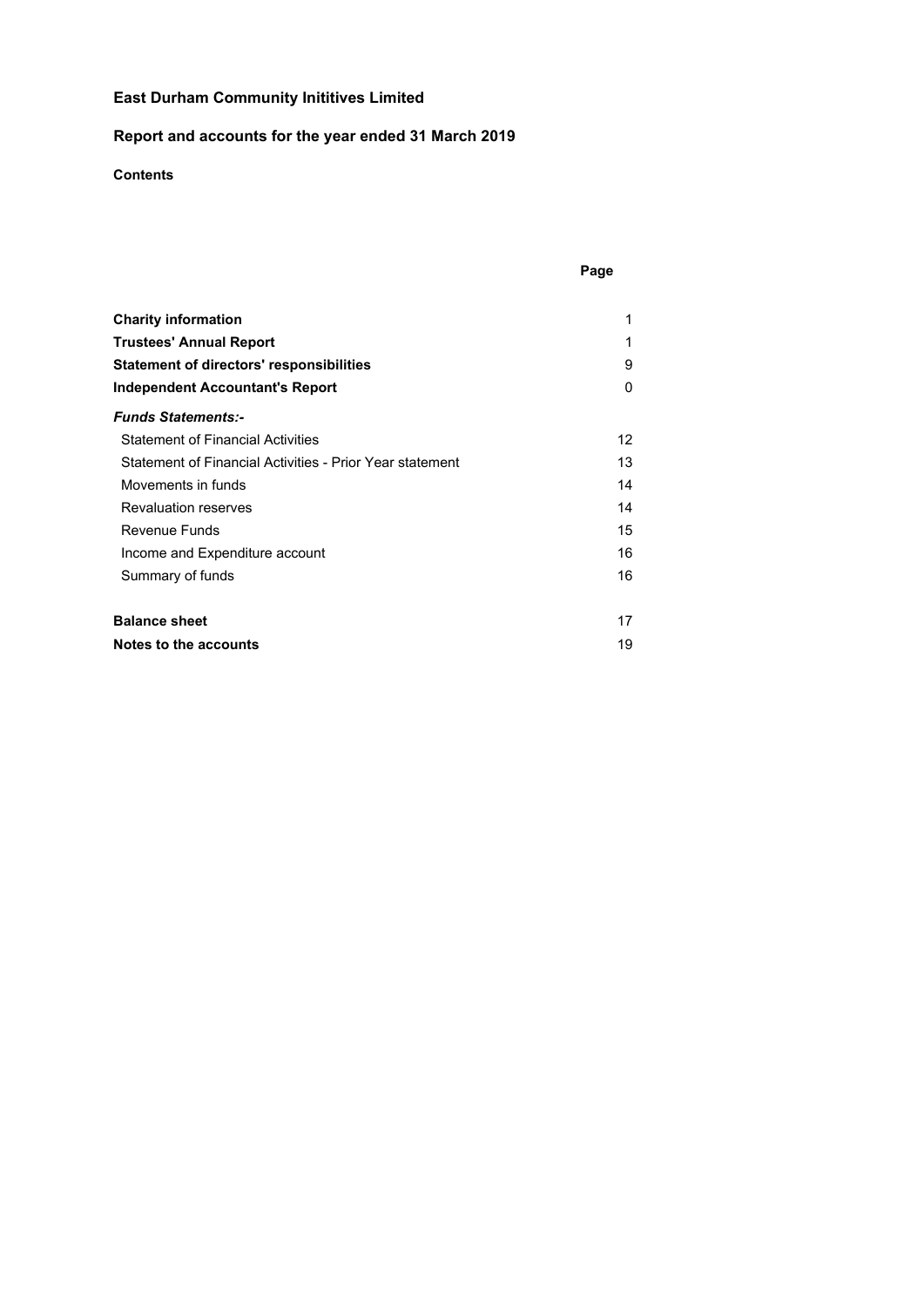Company Registration Number - 02317743

#### **Trustees' Annual Report for the year ended 31 March 2019**

The Trustees present their Report and Accounts for the year ended 31 March 2019, which also comprises the Directors' Report required by the Companies Act 2006.

#### **Reference and administrative details**

#### *The charity name.*

The legal name of the charity is:- East Durham Community Inititives Limited

The charity is also known by its operating name, East Durham Community Initiatives Limited

#### *The charity's areas operation and UK charitable registration.*

The charity is registered in England & Wales with the Charity Commission in England & Wales (CCEW) with charity number 701917

#### *Legal structure of the charity*

 The charity is constituted as a company limited by guarantee, registered under the Companies Acts . The governing document of the charity is the Memorandum and Articles of Association establishing the company under company legislation.

There are no restrictions in the governing documents on the operation of the Charity or on its investment powers other than those imposed by Charity Law.

 By operation of law all, trustees are directors under the Companies Act 2006 and all directors are trustees under Charities legislation and have responsibilities, as such, under both company and charity legislation.

The trustees are all individuals.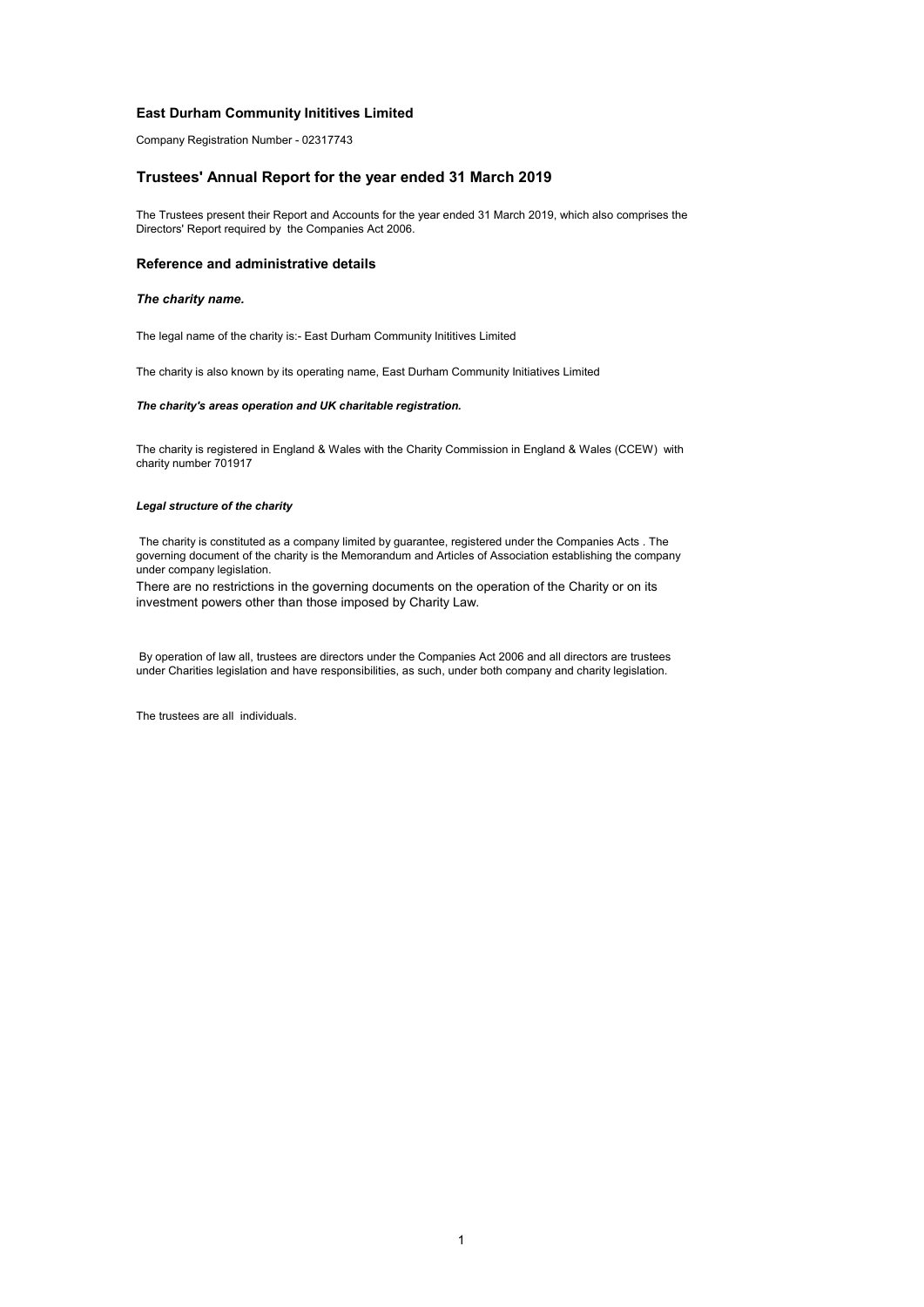Company Registration Number - 02317743

### **Trustees' Annual Report for the year ended 31 March 2019**

**The principal operating address, telephone number, email and web addresses of the charity are:-**

19 Vane Terrace Telephone 1915819499 Email Address Web address Seaham, Co Durham SR7 7AU

The registered office of the charity for Companies Act purposes is the same as the operating address shown above.

#### **The Trustees in office on the date the report was approved were:-**

Mrs A Brown Mr D D Mercer - Chairman

Mr D Brown Mr R Garrigan

#### **The following persons served as Trustees during the year ended 31 March 2019 :-**

The trustees who served as a trustee in the reporting period, and, if applicable, their dates of appointment or resignation during the year were:-.

| Name                       | <b>Appointed</b> | <b>Resigned/Retired</b> |
|----------------------------|------------------|-------------------------|
| Mrs O Guy<br>Mr R Garrigan | 16/06/2019       | 02/07/2019              |

At the Annual General Meeting **Derek Mercer and Olive Guy** retire as trustees, but are eligible for reappointment.

All the trustees are also members of the charity.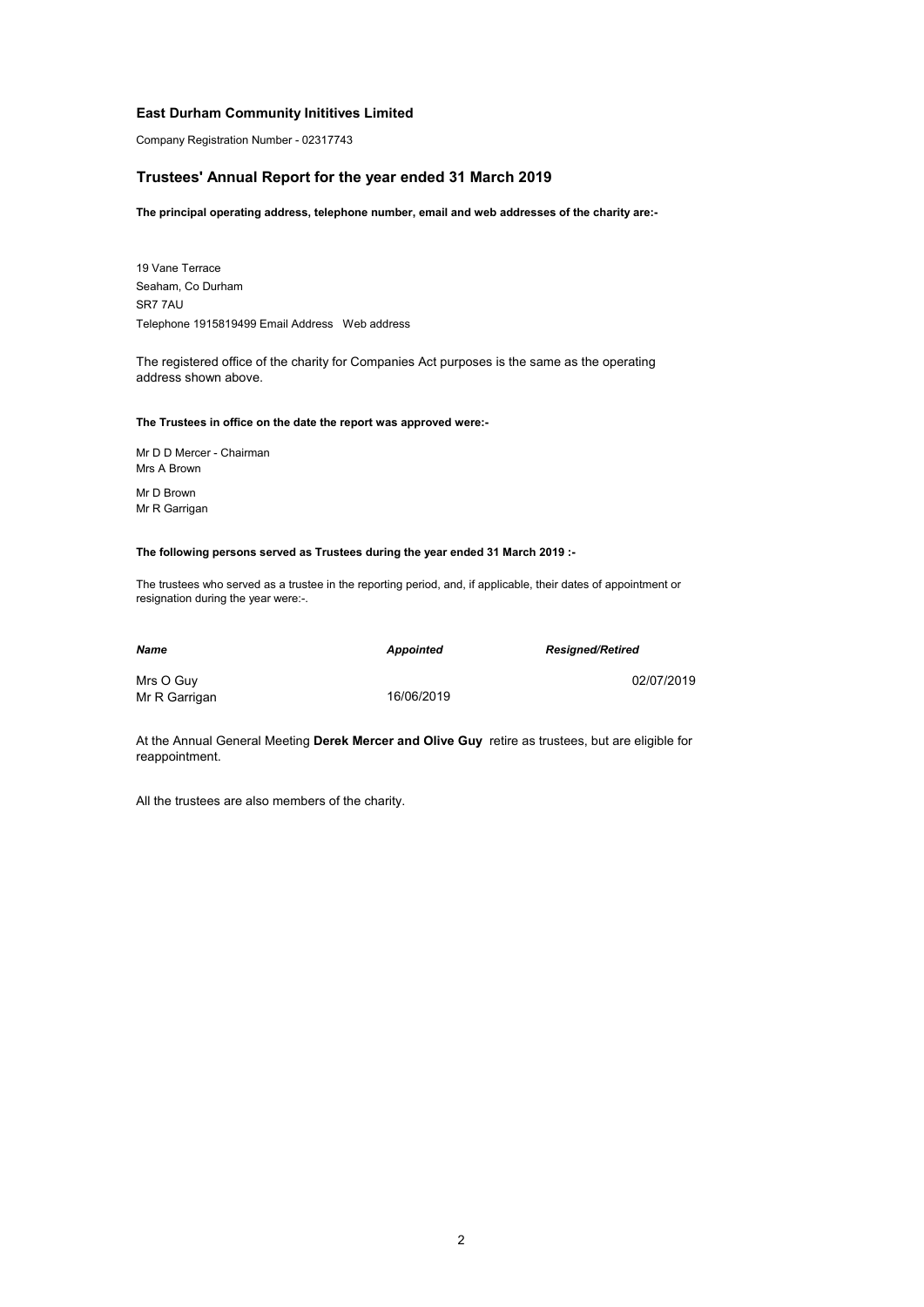Company Registration Number - 02317743

#### **Trustees' Annual Report for the year ended 31 March 2019**

#### **Objects and activities of the charity**

#### *The purposes of the charity as set out in its governing document.*

To continue to provide housing and support to those who are in need and the running of training programmes and related activites.

To actively seek grant funding for existing community projects and to seek new soures of unding ot develop future projects to meet the changing needs of the under supported and vulnerable members of our community.

To be proactive in scanning the shortfalls in statutory obligations by developing community projects to address inequality, social exclusion and to raise the aspirations and quality of life for under supported and vulnerable members of our community.

#### *The main activities undertaken in relation to those purposes during the year.*

A number of strategies were employed to achieve the charity's objectives. Within each of these strategies the aims are to:

•Promote our existing services to additional referral sources to maximise the impact for the community and secure additional sources of funding streams;

•Secure ongoing referrals from the main referral sources by seeking and maintaining a network partnership that will meet the aims and objectives of all service users;

#### Homeless Project: (Homebase)

•Continue to maintain and pass the high levels of quality standards as stipulated in the Government's Quality Assessment framework to ensure the charity continually meets and exceeds the mandatory contractual requirements on these projects;

•Continue to update our internal quality audit systems to ensure the charity is proactive in a regime of continuous improvement and evaluation of the services we offer and deliver;

•Continue to design and improve our policies and systems to celebrate and promote equality and diversity for charity members, employees and all service users;

•Further positive development of service user involvement by devising and implementing a service user strategy to meet the contractual requirements of the Government's Quality Assessment Framework.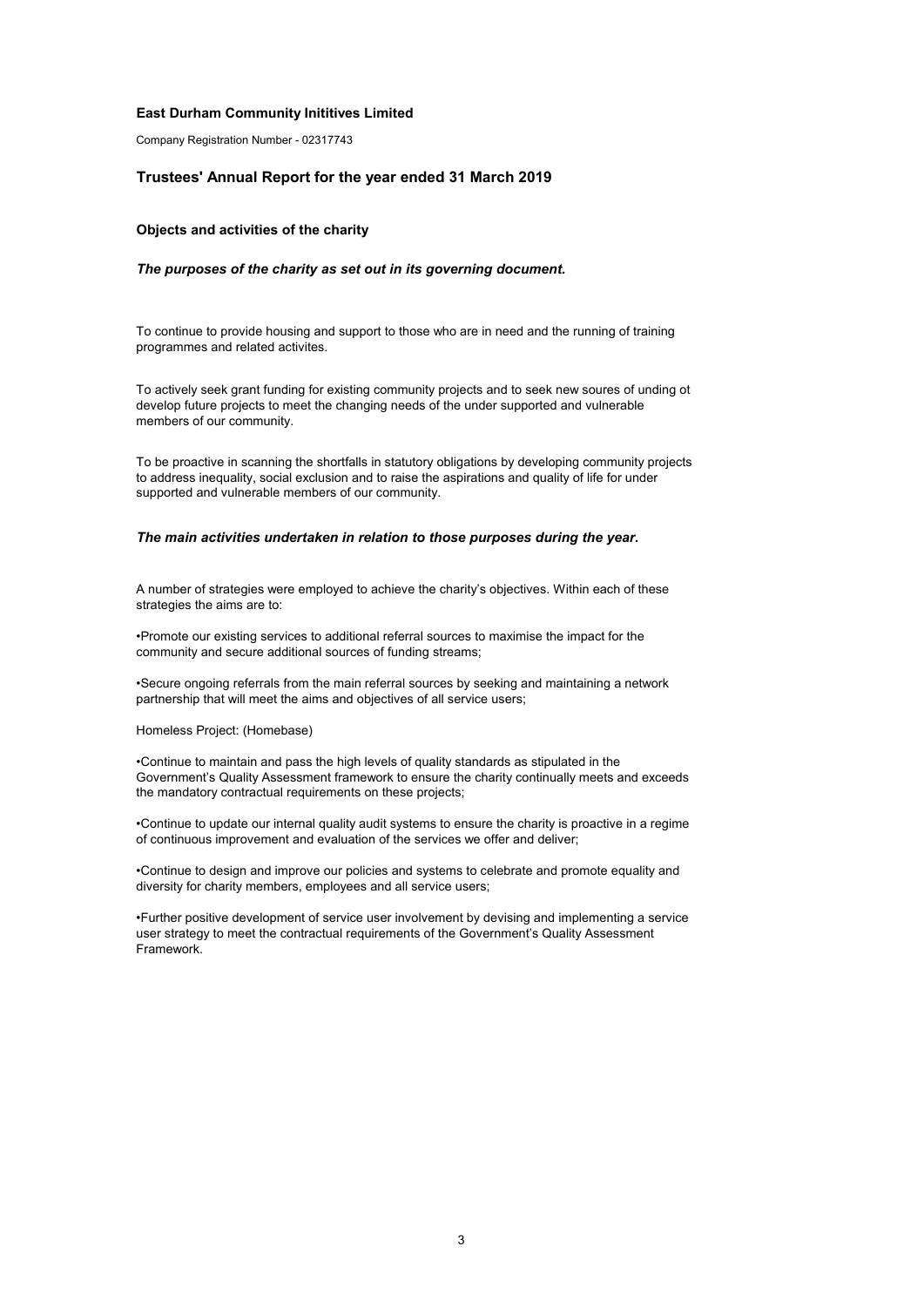Company Registration Number - 02317743

#### **Trustees' Annual Report for the year ended 31 March 2019**

### *The main activities undertaken during the year to further the charity's purpose for the public benefit.*

Our main activities and who we try to help are described below. All our charitable activities focus on the provision of housing, support and training and are undertaken to further our charitable purposes for the public benefit.

The elements of public benefit range from:

•Engaging and enhancing the learning opportunities and employment prospects of permanently excluded young people.

•Assisting to reduce anti social behaviour in the community by engaging the service users in positive activities.

•Improving the health and wellbeing of homeless young people in the district, by providing or facilitating accommodation based services that will enhance life and coping skills for them to sustain their own tenancies after periods of intense support.

Who used and benefited from our services?

The area of activity is the provision of housing; Beneficiaries are: 16 to 25 year old female homeless

Housing:

The charity still owns and manages an "at risk young female accommodation". At any one time the charity's accommodation holds 5 young females aged 16 to 25 years old who may be homeless and/or fleeing abuse.

The charity recognises that the revenue stream for this project is limited by the maximum number of bed spaces available. However progress has been made as we have secured a more realistic rent payment for the accommodation provided

We shall continue to support our staff by offering continuous training and counselling that will improve our service delivery to our service users.

The management are investigating the possibility of obtaining external grants with a view of extending our service provision to private landlords, if successful this will not only increase the beneficiaries we can support, but will generate an additional revenue stream.

The trustees have had regard to the Charity Commission's guidance on public benefit in managing the activities of the charity.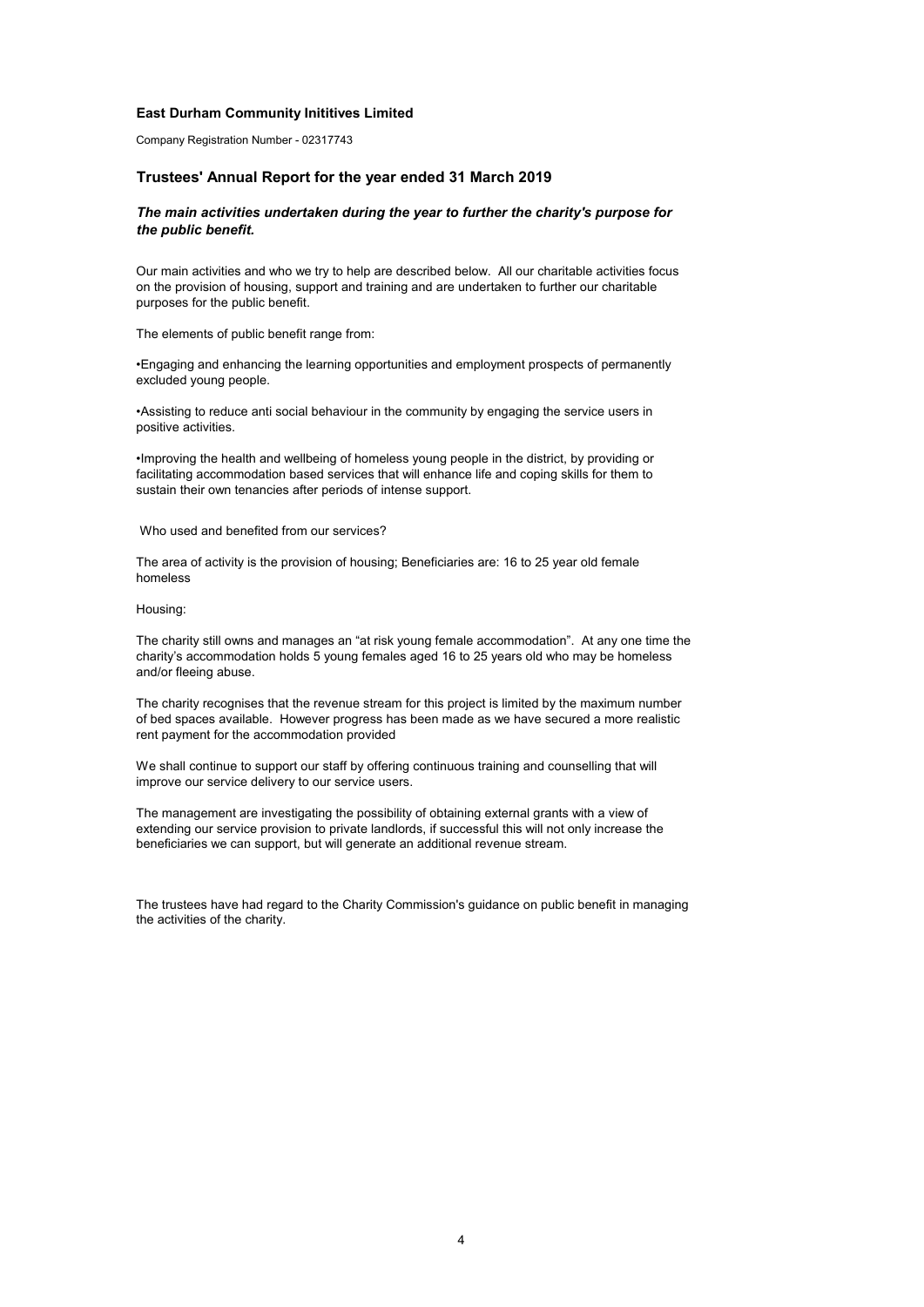Company Registration Number - 02317743

#### **Trustees' Annual Report for the year ended 31 March 2019**

*How the activities undertaken during the year contributed to the achievement of the aims and objectives.*

**The main achievements and performance of the charity during the year.**

**Various performance measurement tools are also used to evaluate the Homeless Projects and again the charity is pleased to announce that in the last financial year we achieved:**

**A 98% occupancy rate at the accommodation, with a high proportion of young people moved onto full time education courses or employment, and 89% of our service users were able to continue to sustain their tenancy after the support period with us had ended.**

**Successfully received some small grant funding to assist with the running costs**

**Continued to take steps and actions to reduce overheads to a sustainable level**

#### *The difference the charity's performance during the year has made to the beneficiaries of the charity.*

Improving the health and wellbeing of homeless young people in the district, by providing or facilitating accommodation based services that will enhance life and coping skills for them to sustain their own tenancies after periods of intense support.

#### *The degree to which the achievements and performance during the year have benefited wider society.*

Engaging and enhancing the learning opportunities and employment prospects of permanently excluded young people.

Assisting to reduce anti social behaviour in the community by engaging the service users in positive activities.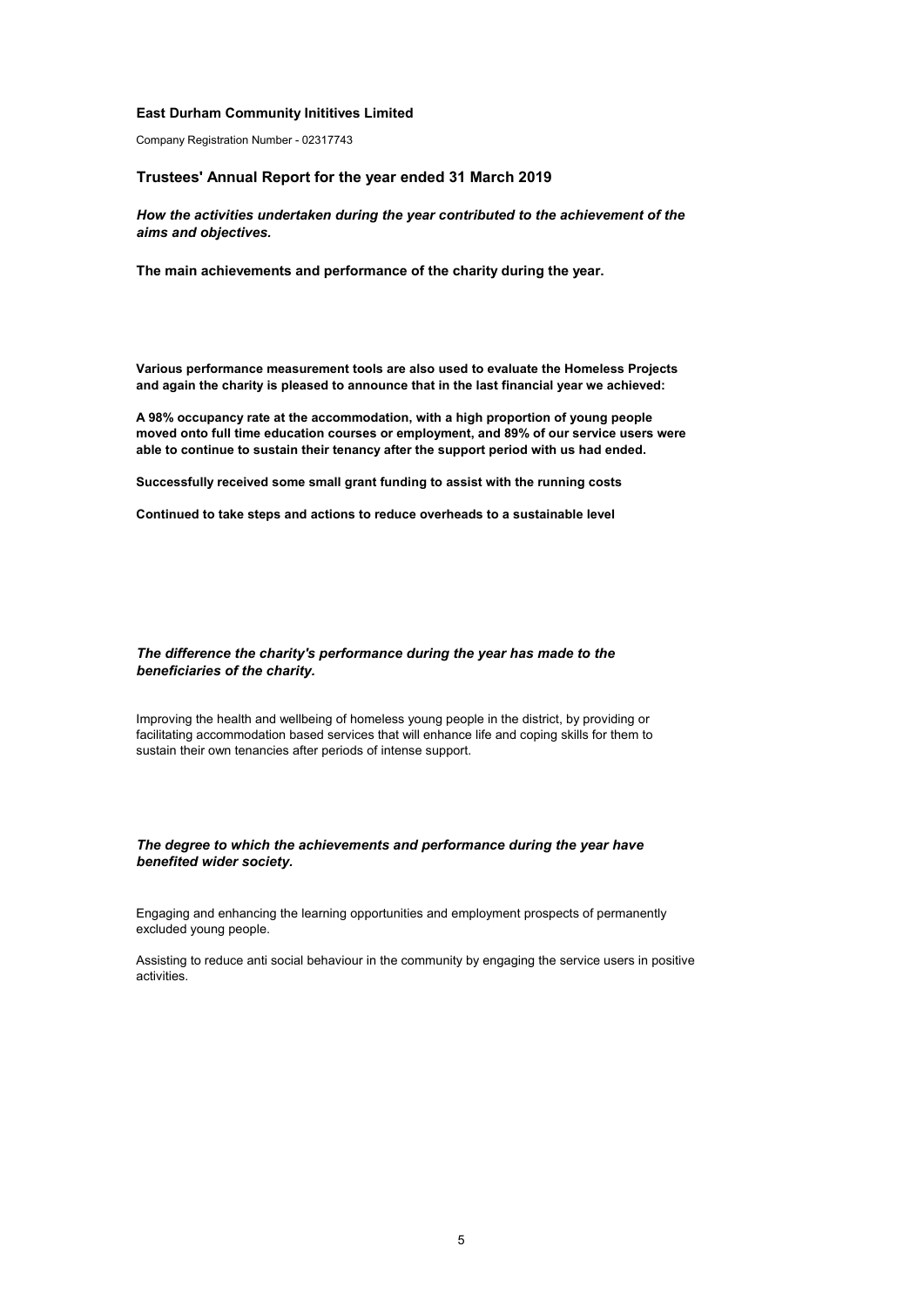Company Registration Number - 02317743

#### **Trustees' Annual Report for the year ended 31 March 2019**

#### **Structure, governance and management of the charity**

#### *The methods used to recruit and appoint new charity trustees.*

The Trust identifies the need for adding appropriate trustees to the charity, the manager is informed to make a schedule of recruitment and assessment of the qualifying criterion to enable the trust to select short list prospective applicants to be invited for an interview.

The Manager will discuss the new job role requirements of the potential trustee and devise a skills assessment matrix, along with the legal requirements and rules of diversity / equal opportunities. A trustee role description will be devised and passed to the trust to agree or amend.

Once agreed the Trust will advertise the vacancy, and inform potential applicants the skill requirements alongside person specification requirements to meet the demands and needs of the position. A role description, application form and a self skills assessment will be forwarded to all applicants.

The manager will provide the applications received to the Trust members in order to short list suitable applicants. The successful applicants will be invited to attend an interview. The successful applicant will complete all of the legal checks and requirements to confirm that there are no barriers to requirement.

Once references have been checked and the legal's completed the new trustee will undertake a comprehensive induction to our charity, their roles and responsibilities and limits of authority.

#### *The policies and procedures for the induction and training of trustees.*

All trustees are familiar with the practical work of the charity and have, also, been encouraged to consult the various Charity Commission publications signposted through the Commission's guide "The Essential Trustee" and the information sheets provided on the Commission's website.

In the forthcoming year, the trustees will seek to ensure appropriate training is provided for all members of the Trust and that proposals are brought forward to enhance the potential pool of the trustees. Training of trustees will be led by the Chairman and will cover:

The obligations of trustees.

The main documents which set out the operational framework for the charity including the Constitution.

Resourcing and the current financial position as set out in the latest published accounts. Future plans and objectives.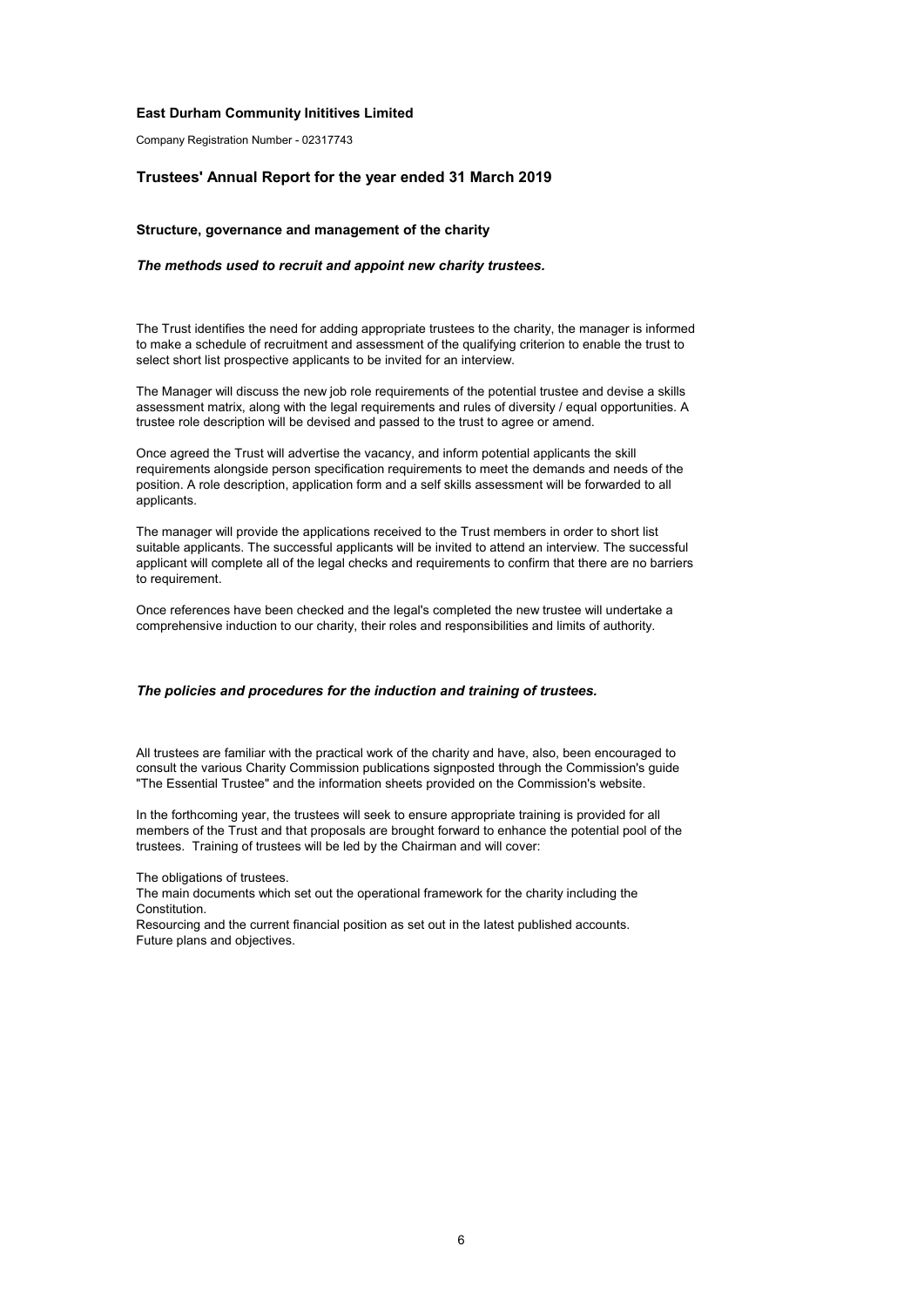Company Registration Number - 02317743

#### **Trustees' Annual Report for the year ended 31 March 2019**

#### *How the charity makes decisions and how decisions are delegated.*

The board of trustees administers the charity. The board meets every month to discuss topics covering development, membership, finance, operational decisions and audit. A Chairman is appointed by the trustees to manage the day to day operations of the charity. To facilitate effective operations, the Chairman has delegated authority, within terms of delegation approved by the trustees, for operational matters including finance, employment and special project related activity.

| <b>Bankers</b> | Barclays Bank, 57 Fawcett Street, Sunderland SR1 1SD                        |
|----------------|-----------------------------------------------------------------------------|
| Solicitors     | Murray Humphries, 41 Church Street, Seaham, SR7 7EJ                         |
|                | Jacs Accountancy Limited, 35 Seaside Lane, Easington Colliery, Peterlee SR8 |
| Accountants    | 3PG                                                                         |

#### **Financial review**

#### *The charity's financial position at the end of the year ended 31 March 2019*

The financial position of the charity at 31 March 2019 and comparatives for the prior period, as more fully detailed in the accounts, can be summarised as follows:-

|                                                                                 | 2019    | 2018      |
|---------------------------------------------------------------------------------|---------|-----------|
|                                                                                 | £       | £         |
| Net income/(expenditure)                                                        | 190,942 | (18, 637) |
| Unrestricted Revenue Funds available for the<br>general purposes of the charity | 11,184  | 15,269    |
| Unrestricted revaluation reserve                                                | 174,877 |           |
| <b>Total Unrestricted Funds</b>                                                 | 186,061 | 15,269    |
| <b>Restricted Revenue Funds</b>                                                 | 20,150  |           |
| <b>Total Funds</b>                                                              | 206,211 | 15,269    |

*Financial review of the position at the reporting date, 31 March 2019 .*

The trustees consider the financial performance by the charity during the year to have been satisfactory.

Specific changes in fixed assets are detailed in the notes to the accounts.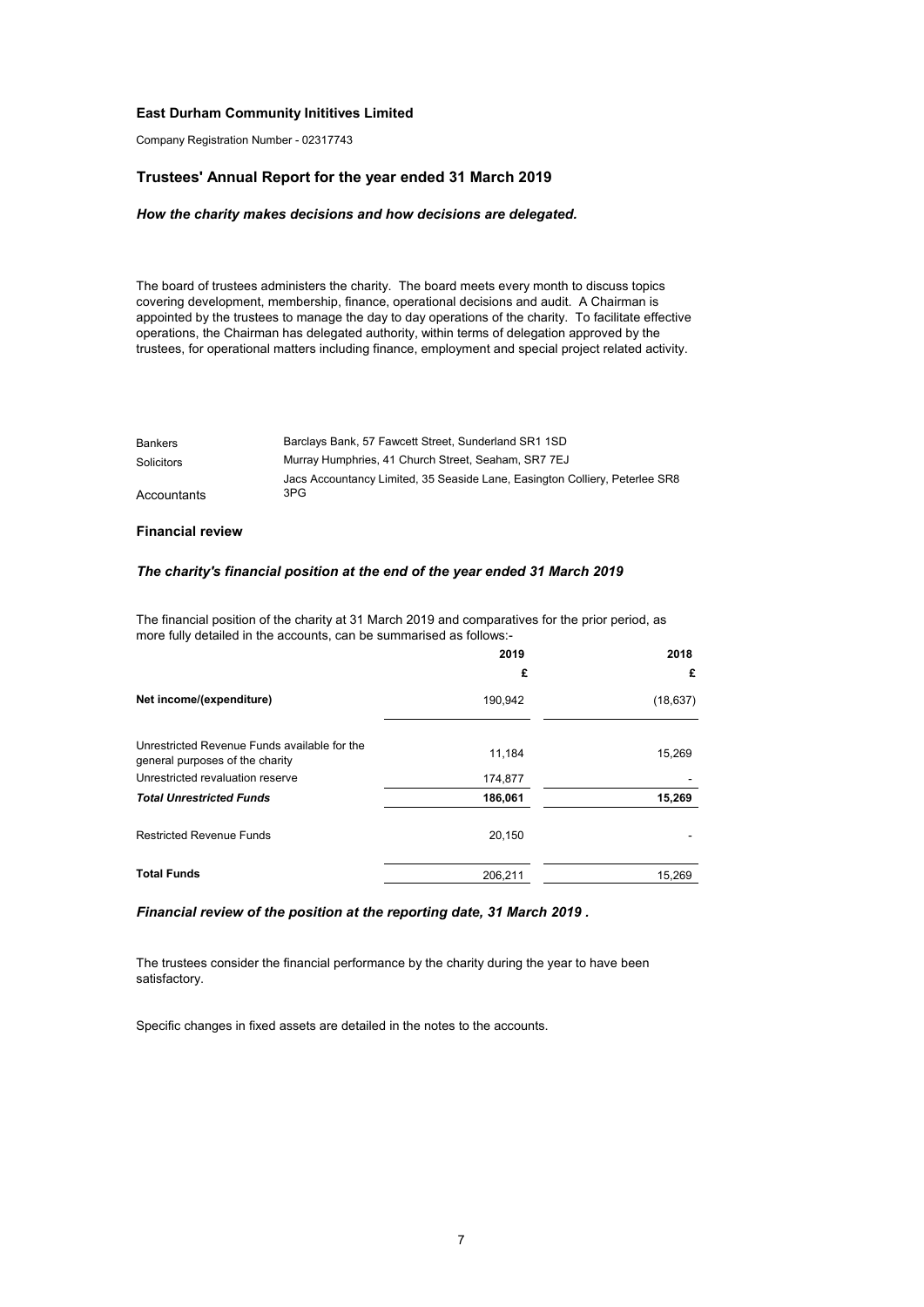Company Registration Number - 02317743

# **Trustees' Annual Report for the year ended 31 March 2019**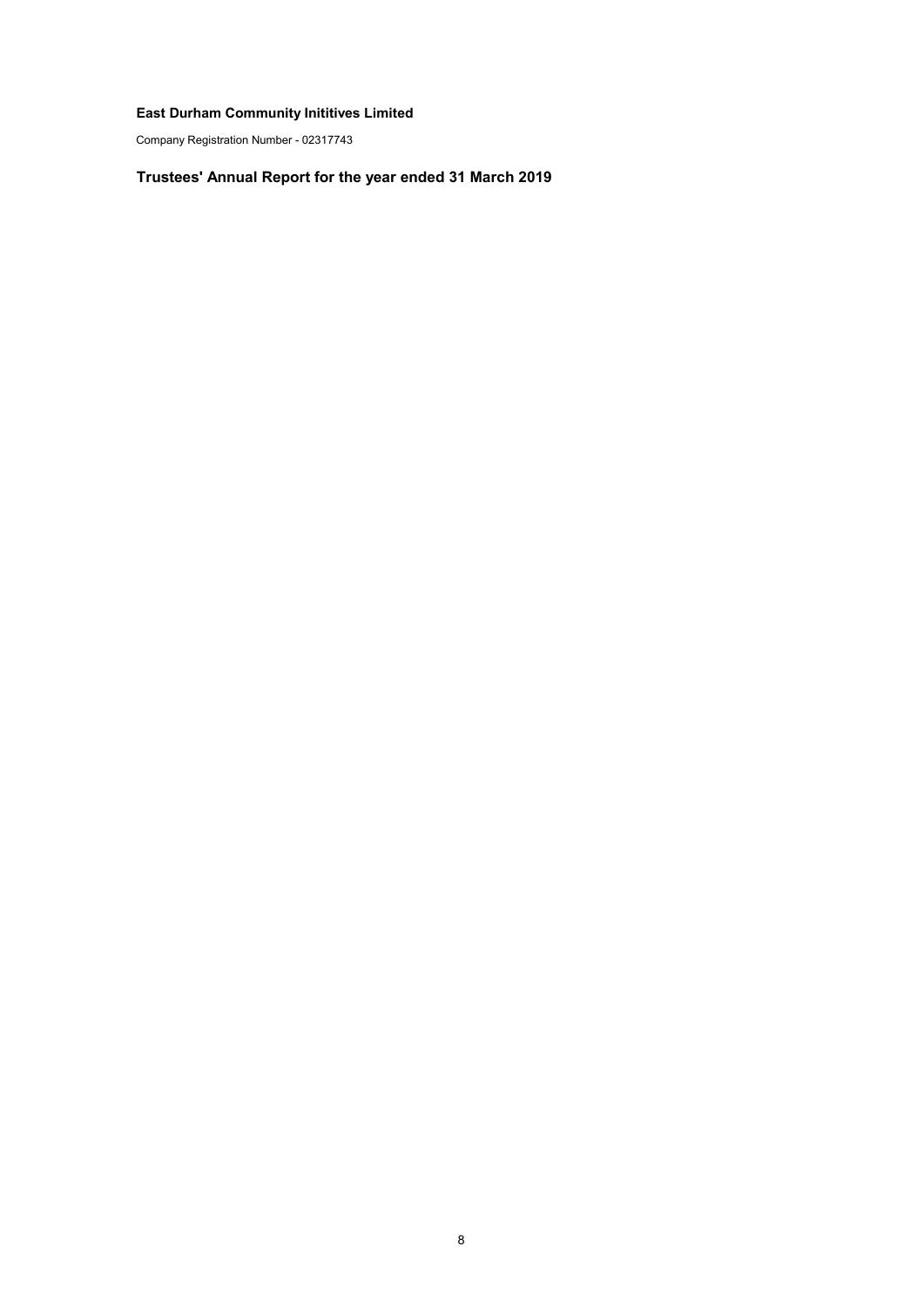Company Registration Number - 02317743

### **Trustees' Annual Report for the year ended 31 March 2019**

### *Policies on reserves.*

The charity's policy is to maintain sufficient liquid reserves to meet its operating costs and obligations for a 3 month period. The current reserves although reduced still meet this policy.

#### *Availability and adequacy of assets of each of the funds*

The board of trustees is satisfied that the charity's assets in each fund are available and adequate to fulfil its obligations in respect of each fund.

#### *Investment policy and investment objectives.*

Under the Memorandum and Articles of Association, the charity has the power to invest in any way the trustees wish. The trustees, having regard to the liquidity requirements of operating the charity and to the reserves policy have operated a policy of continuous monitoring and improvement.

### **Details of The Independent Examiner**

Member of F.M.A.A.T. 3 The Elms Newcastle upon Tyne NE3 4BD W Knoblauch Tyne and Wear Elmfield Road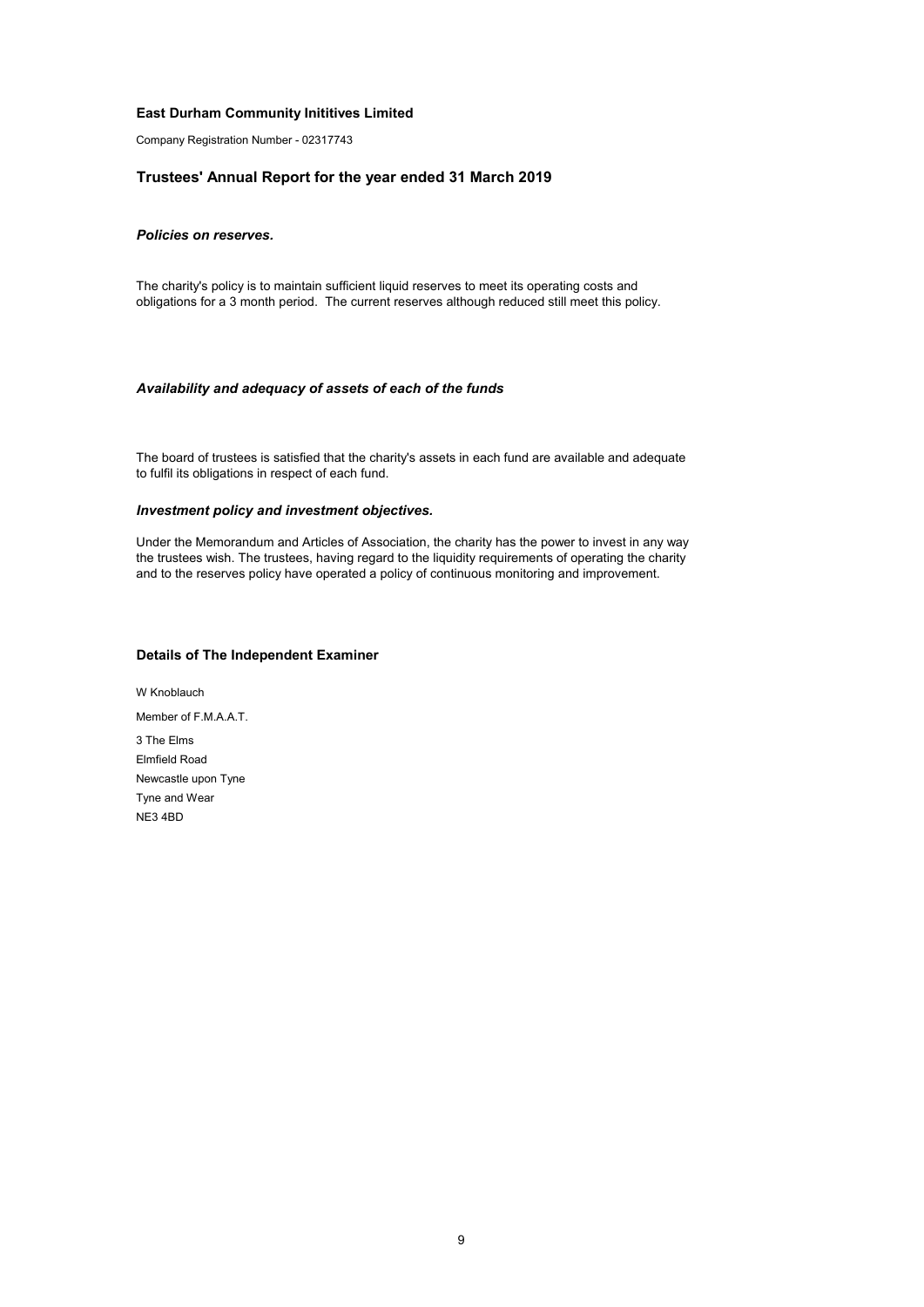Company Registration Number - 02317743

#### **Trustees' Annual Report for the year ended 31 March 2019**

#### **Statement of the Directors' and Trustees' Responsibilities**

The charity's trustees are responsible for the preparation of the accounts in accordance with the terms of the Companies Act 2006, the Charities Act 2011 and the Charities (Accounts and Reports) Regulations 2008. Notwithstanding the explicit requirement in the extant statutory regulations,the Charities (Accounts and Reports) Regulations 2008, to prepare the financial statements in accordance with the SORP 2005, in view of the fact that the SORP 2005 has been withdrawn, the Trustees determined to interpret this responsibility as requiring them to follow current best practice and prepare the accounts according to the FRS 102 SORP (Statement of Recommended Practice for Accounting and Reporting by Charities) 2015, (as amended by the Bulletin issued in February 2016), (The SORP), .

In particular, the Companies Act 2006 and charity law require the Board of Trustees to prepare financial statements for each financial year which give a true and fair view of the state of affairs of the charity as at the end of the financial year and of the surplus or deficit of the charity. In preparing those financial statements the Board is required to :-

- to prepare the accounts in accordance with United Kingdom Generally Accepted Accounting Practice (United Kingdom Accounting Standards and applicable law).
- select suitable accounting policies and apply them consistently;
- make judgements and estimates that are reasonable and prudent;
- prepare the financial statements on the going concern basis unless it is inappropriate to presume that the charity will continue in business;
- state whether applicable accounting standards and statements of recommended practice have been followed, subject to any material departures disclosed and explained in the financial statements;

The law requires that the trustees must not approve the accounts unless they are satisfied that they give a true and fair view of the state of affairs of the charity and of the surplus or deficit of the charity for the year.

The Trustees are also responsible for maintaining adequate accounting records which disclose with reasonable accuracy at any time the financial position of the charity and which are sufficient to show and explain the charity's transactions and enable them to ensure that the financial statements comply with the Companies Act 2006 and comply with regulations made under the Charities Act. They are also responsible for safeguarding the assets of the charity and hence for taking reasonable steps for the prevention and detection of fraud and other irregularities.

The Trustees are also responsible for the contents of the Trustees' report, and the statutory responsibility of the Independent Examiner in relation to the Trustees' report is limited to examining the report and ensuring that , on the face of the report, there are no material inconsistencies with the figures disclosed in the financial statements.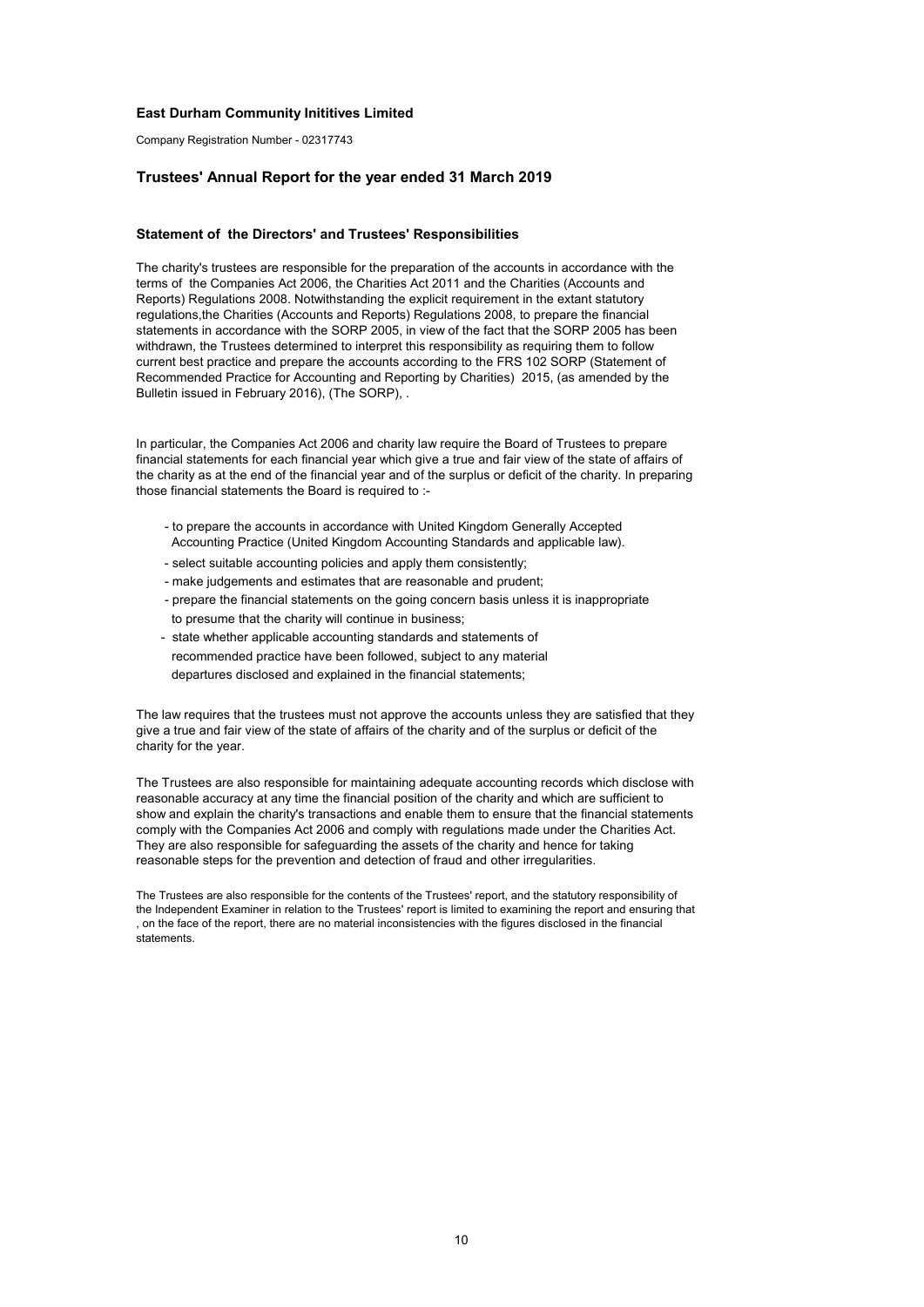Company Registration Number - 02317743

### **Trustees' Annual Report for the year ended 31 March 2019**

#### **Method of preparation of accounts - Small company provisions**

The financial statements are set out on pages 12 to 20.

The financial statements have been prepared implementing the FRS 102 SORP (Statement of Recommended Practice for Accounting and Reporting by Charities) 2015, (as amended by the Bulletin issued in February 2016), (The SORP), and in accordance with the Financial Reporting Standard 102, (effective 1st January 2016)

These financial statements have been prepared in accordance with the provisions in Part 15 of the Companies Act 2006. applicable to companies subject to the small companies regime.

This report was approved by the board of trustees on 10 July 2019.

Mr D D Mercer Director and Trustee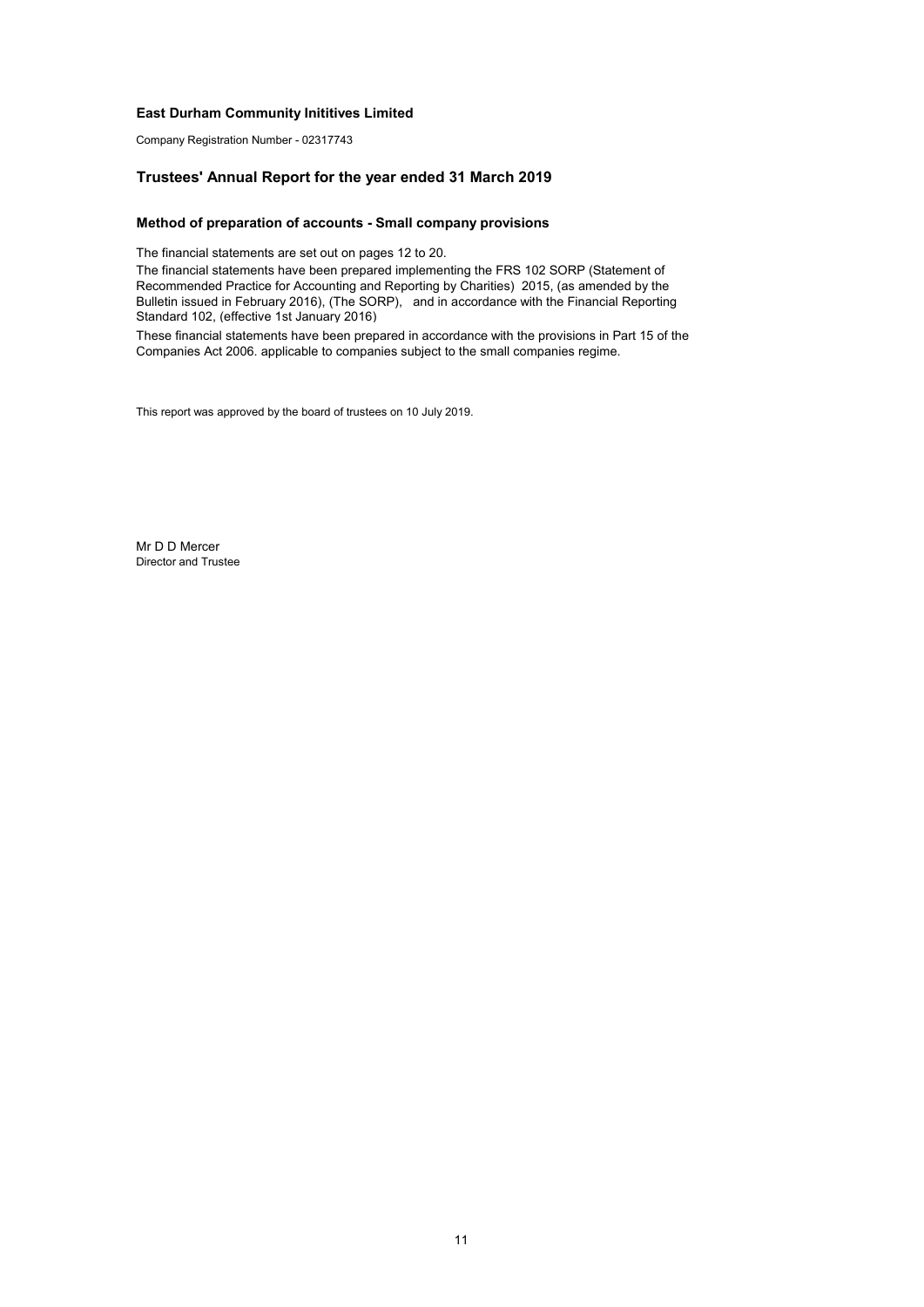# *Statement of Financial Activities (including the Income and Expenditure Account for the year ended 31 March 2019, as required by the Companies Act 2006)*

|                                          | <b>SORP</b><br>Ref | <b>Current year</b><br><b>Unrestricted</b><br><b>Funds</b> | <b>Current year</b><br><b>Restricted</b><br><b>Funds</b> | <b>Current year</b><br><b>Total Funds</b> | <b>Prior Year</b><br><b>Total Funds</b> |
|------------------------------------------|--------------------|------------------------------------------------------------|----------------------------------------------------------|-------------------------------------------|-----------------------------------------|
|                                          |                    | 2019                                                       | 2019                                                     | 2019                                      | 2018                                    |
|                                          |                    | £                                                          | £                                                        | £                                         | £                                       |
| Income & Endowments from:                |                    |                                                            |                                                          |                                           |                                         |
| Donations & Legacies                     | A1                 | 20,000                                                     | 25,835                                                   | 45,835                                    | 4,940                                   |
| Charitable activities                    | A2                 | 103,978                                                    |                                                          | 103,978                                   | 109,083                                 |
| Investments                              | A4                 | 7,814                                                      |                                                          | 7,814                                     | 9,518                                   |
| <b>Total income</b>                      | A                  | 131,792                                                    | 25,835                                                   | 157,627                                   | 123,541                                 |
| <b>Expenditure on:</b>                   |                    |                                                            |                                                          |                                           |                                         |
| Raising funds                            | <b>B1</b>          | 202                                                        |                                                          | 202                                       | 26                                      |
| Charitable activities                    | B <sub>2</sub>     | 134,275                                                    | 5,685                                                    | 139,960                                   | 142,152                                 |
| Other                                    | B <sub>3</sub>     | 1,400                                                      |                                                          | 1,400                                     |                                         |
| <b>Total expenditure</b>                 | B                  | 135,877                                                    | 5,685                                                    | 141,562                                   | 142,178                                 |
| Net income/(expenditure) for the year    |                    | (4,085)                                                    | 20,150                                                   | 16,065                                    | (18, 637)                               |
| Net income after transfers               | $A-B-C$            | (4,085)                                                    | 20,150                                                   | 16,065                                    | (18, 637)                               |
| Other recognised gains/(losses)          |                    |                                                            |                                                          |                                           |                                         |
| Net gains on revaluation of fixed assets | D <sub>1</sub>     | 174,877                                                    |                                                          | 174,877                                   |                                         |
| Net movement in funds                    |                    | 170,792                                                    | 20,150                                                   | 190,942                                   | (18, 637)                               |
| <b>Reconciliation of funds:-</b>         | E.                 |                                                            |                                                          |                                           |                                         |
| <b>Total funds brought forward</b>       |                    | 15,269                                                     |                                                          | 15,269                                    | 33,906                                  |
| <b>Total funds carried forward</b>       |                    | 186,061                                                    | 20,150                                                   | 206,211                                   | 15,269                                  |

The 'SORP Ref' indicated above is the classification of income set out in the formal SORP documents. As required by paragraph 4.60 of the SORP, the brought forward and carried forward funds above have been agreed to the Balance Sheet.

A Statement of Total Recognised Gains and Losses is included as a primary statement in these accounts.

All activities derive from continuing operations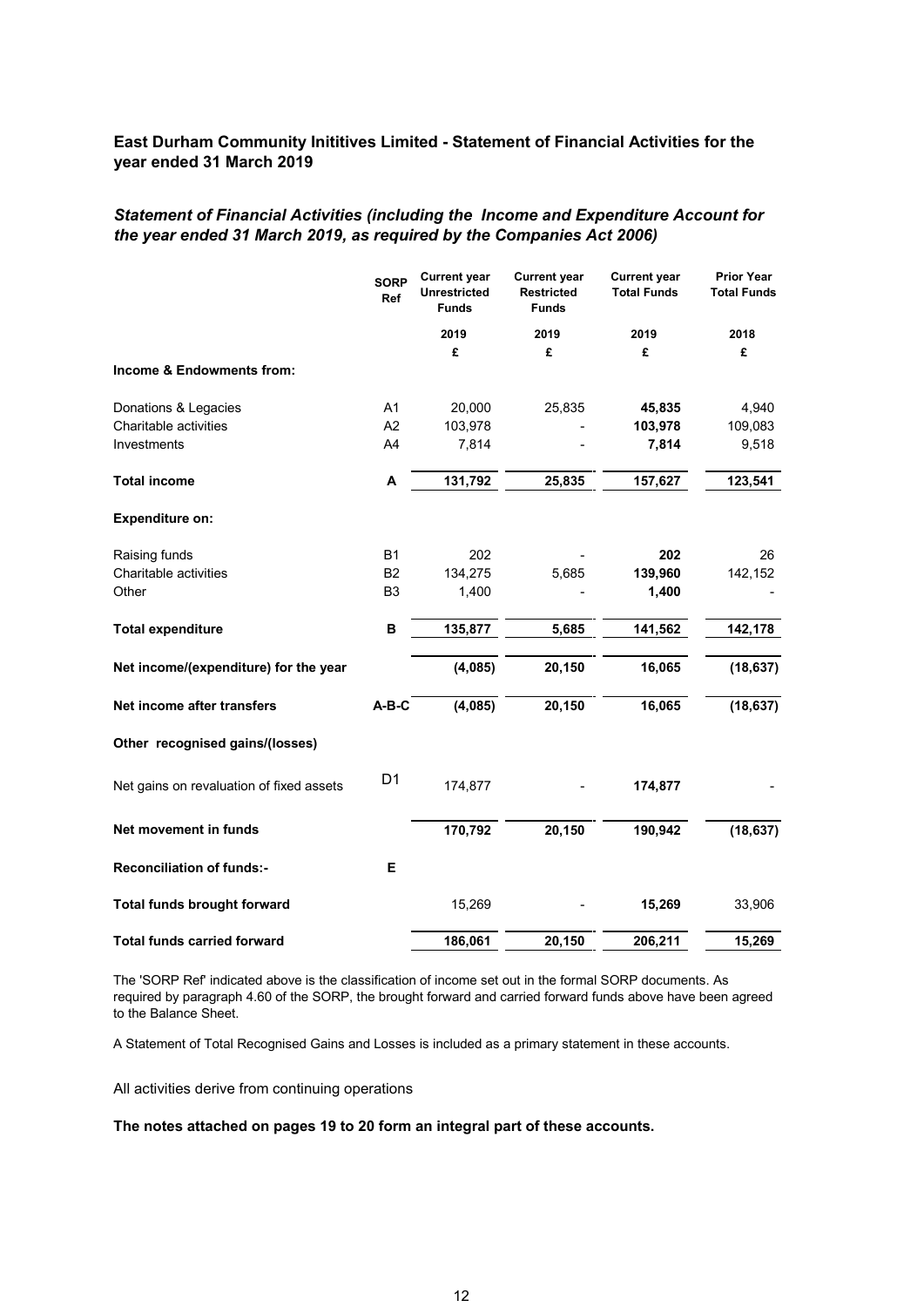# **East Durham Community Inititives Limited - Analysis of prior year total funds, as required by paragraph 4.2 of the SORP**

|                                    | <b>SORP</b><br>Ref | <b>Prior Year</b><br><b>Unrestricted</b><br><b>Funds</b><br>2018<br>£ | <b>Prior Year</b><br><b>Restricted</b><br><b>Funds</b><br>2018<br>£ | <b>Prior Year</b><br><b>Total Funds</b><br>2018<br>£ |
|------------------------------------|--------------------|-----------------------------------------------------------------------|---------------------------------------------------------------------|------------------------------------------------------|
| Income from:                       |                    |                                                                       |                                                                     |                                                      |
| Donations & Legacies               | A <sub>1</sub>     |                                                                       | 4,940                                                               | 4,940                                                |
| Charitable activities              | A2                 | 109,083                                                               |                                                                     | 109,083                                              |
| Investments                        | A4                 | 9,518                                                                 |                                                                     | 9,518                                                |
| <b>Total income</b>                | A                  | 118,601                                                               | 4,940                                                               | 123,541                                              |
| <b>Expenditure on:</b>             |                    |                                                                       |                                                                     |                                                      |
| Raising funds                      | <b>B1</b>          | 26                                                                    |                                                                     | 26                                                   |
| Charitable activities              | B <sub>2</sub>     | 137,212                                                               | 4,940                                                               | 142,152                                              |
| <b>Total expenditure</b>           | в                  | 137,238                                                               | 4,940                                                               | 142,178                                              |
| Net expenditure for the year       |                    | (18, 637)                                                             |                                                                     | (18, 637)                                            |
| Net income after transfers         |                    | (18, 637)                                                             |                                                                     | (18, 637)                                            |
| Net movement in funds              |                    | (18, 637)                                                             |                                                                     | (18, 637)                                            |
| <b>Reconciliation of funds:-</b>   | Е                  |                                                                       |                                                                     |                                                      |
| <b>Total funds brought forward</b> |                    | 33,906                                                                |                                                                     | 33,906                                               |
| <b>Total funds carried forward</b> |                    | 15,269                                                                |                                                                     | 15,269                                               |

**All activities derive from continuing operations**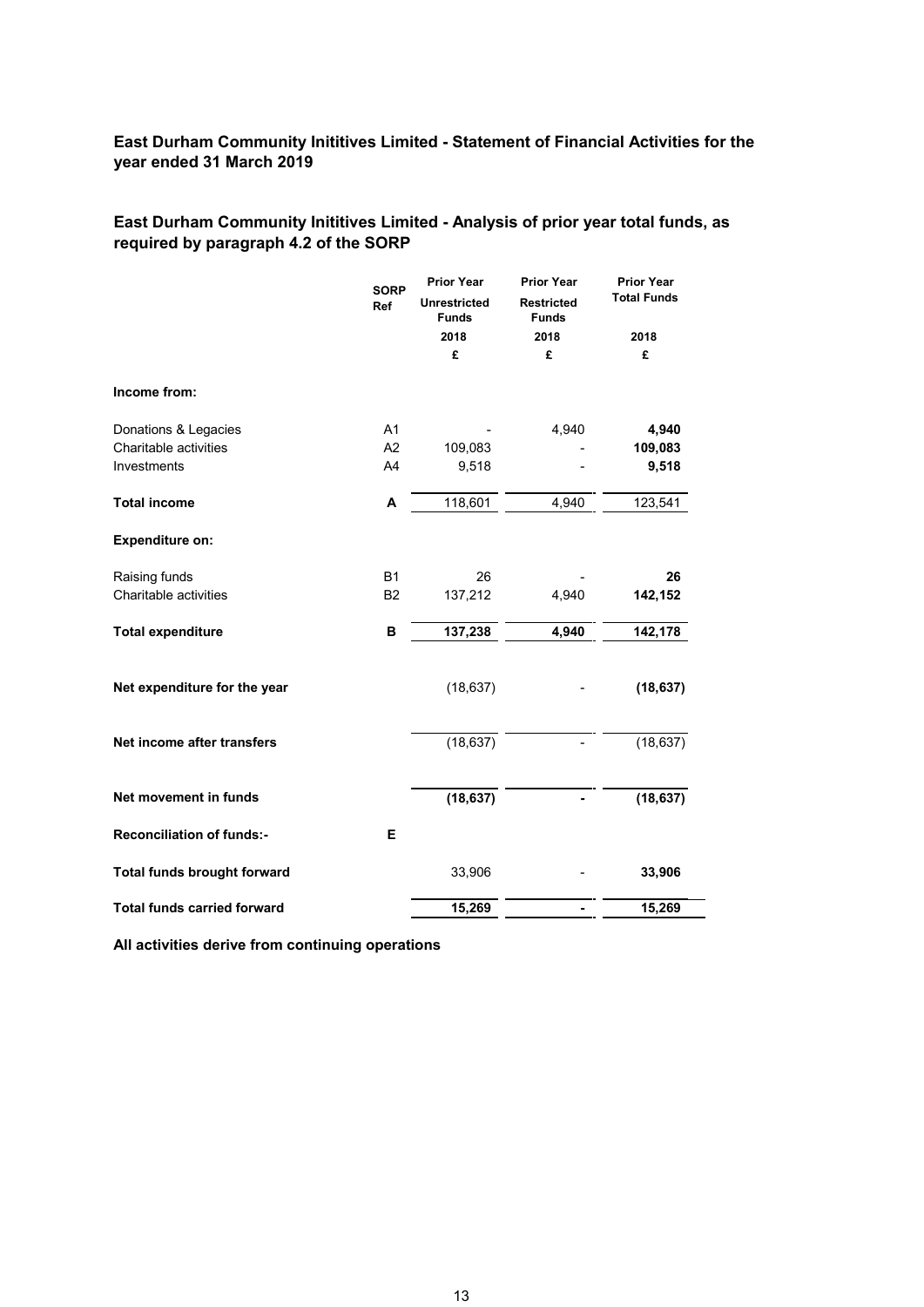# **Statement of Total Recognised Gains and Losses for the year ended 31 March 2019**

|                                                                           | 2019<br>£ | 2018<br>£ |
|---------------------------------------------------------------------------|-----------|-----------|
| Surplus/(deficit) for the year :-                                         |           |           |
| Net excess of expenditure over income from operations before tax          | 17,465    | (18, 637) |
| Realised losses on the disposal of tangible fixed assets                  | (1,400)   |           |
| Income from operations before tax in the Statement of Financial Activites | 16,065    | (18, 637) |
| Add/(deduct) non income and expenditure items:-                           |           |           |
| Gains on the revaluation of tangible fixed assets                         | 174.877   |           |
| Net Movement in funds before taxation                                     | 190,942   | (18, 637) |
| Funds generated in the year as shown on Statement of Financial Activities | 190,942   | (18, 637) |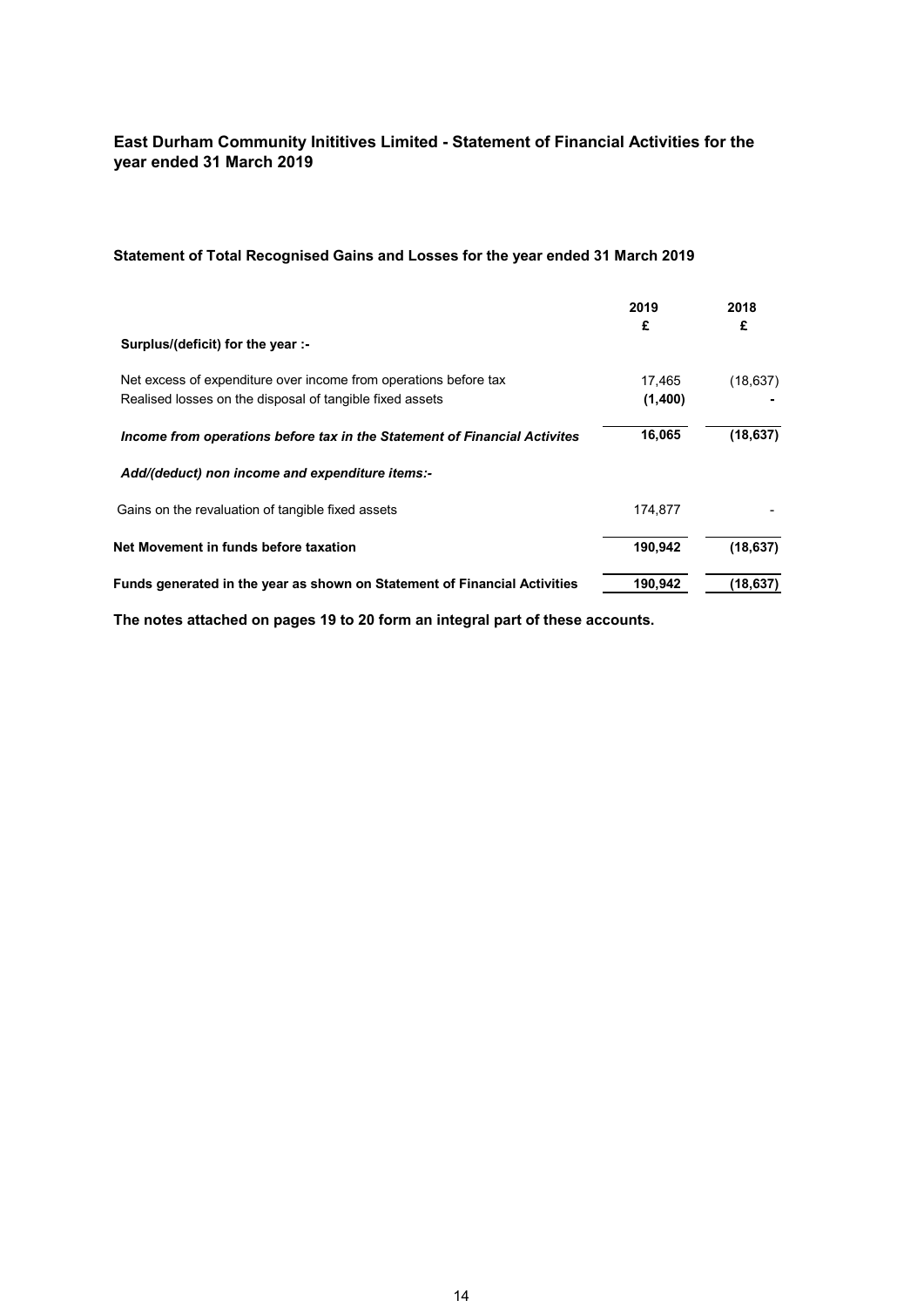**East Durham Community Inititives Limited - Resources applied in the year ended 31 March 2019 towards fixed assets for Charity use:-**

|                                                       | 2019    | 2018     |  |
|-------------------------------------------------------|---------|----------|--|
|                                                       |         |          |  |
| Funds generated in the year as detailed in the SOFA   | 190.942 | (18,637) |  |
| Net resources available to fund charitable activities | 190.942 | (18.637) |  |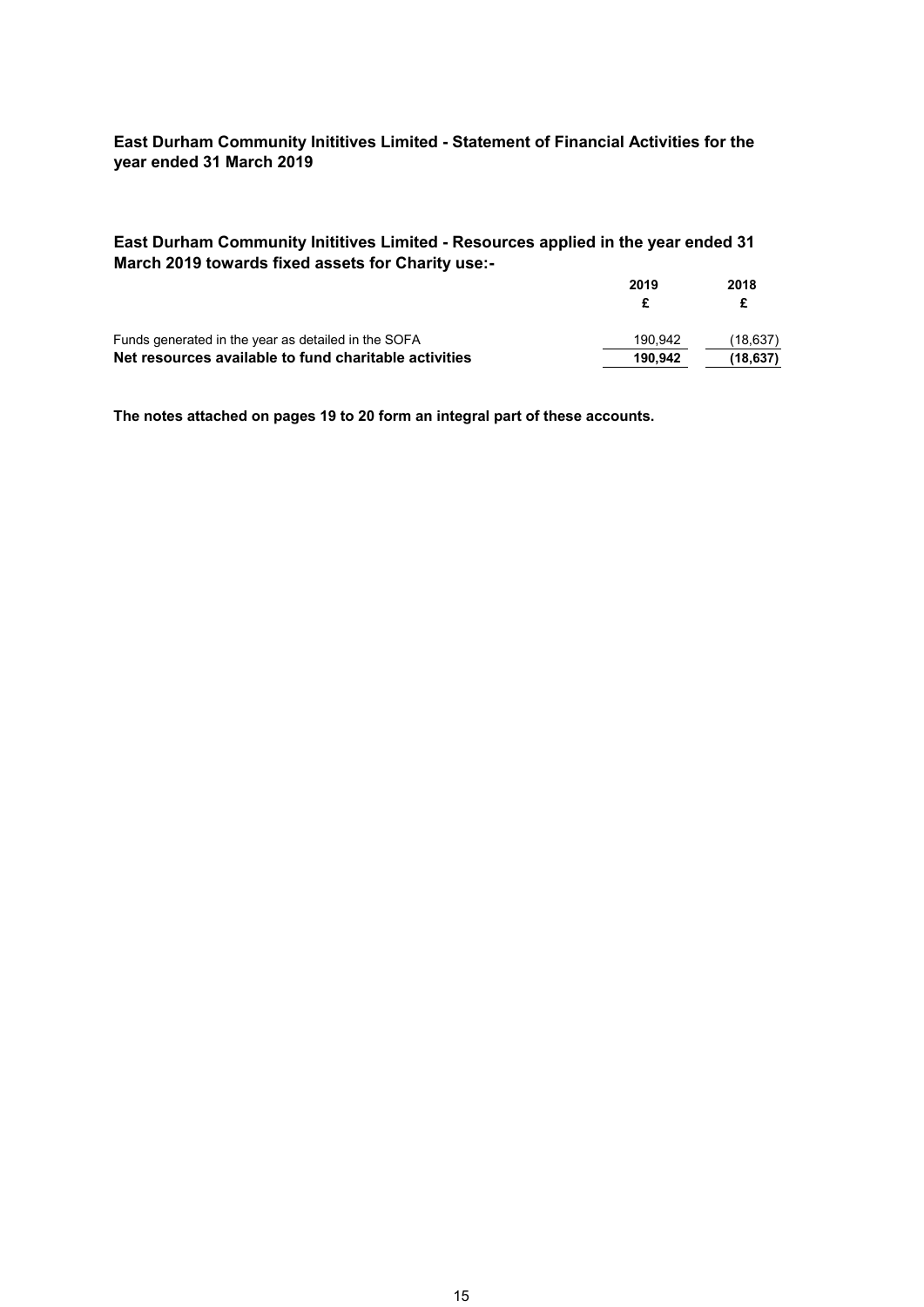# **Movements in revenue and capital funds for the year ended 31 March 2019**

### **Revenue accumulated funds**

|                                              | <b>Unrestricted</b><br><b>Funds</b><br>2019 | <b>Restricted</b><br><b>Funds</b><br>2019 | <b>Total</b><br><b>Funds</b><br>2019 | Last year<br><b>Total Funds</b><br>2018 |
|----------------------------------------------|---------------------------------------------|-------------------------------------------|--------------------------------------|-----------------------------------------|
| Accumulated funds brought forward            | £<br>15,269                                 | £                                         | £<br>15,269                          | £<br>33,906                             |
|                                              |                                             |                                           |                                      |                                         |
| Recognised gains and losses before transfers | (4,085)                                     | 20,150                                    | 16,065                               | (18, 637)                               |
|                                              | 11,184                                      | 20,150                                    | 31,334                               | 15,269                                  |
| <b>Closing revenue funds</b>                 | 11,184                                      | 20,150                                    | 31,334                               | 15,269                                  |
| <b>Revaluation Reserve Fund</b>              | <b>Unrestricted</b><br><b>Funds</b>         | <b>Restricted</b><br><b>Funds</b>         | <b>Total</b><br><b>Funds</b>         | Last year<br><b>Total Funds</b>         |
|                                              | 2019                                        | 2019                                      | 2019                                 | 2018                                    |
|                                              | £                                           | £                                         | £                                    | £                                       |
| At 1 April                                   |                                             |                                           |                                      |                                         |
| Net gains on revaluation of fixed assets     | 174,877                                     |                                           | 174,877                              |                                         |
| At 31 March                                  | 174,877                                     |                                           | 174,877                              |                                         |
| <b>Summary of funds</b>                      | <b>Unrestricted</b>                         | <b>Restricted</b>                         | Total                                | <b>Last Year</b>                        |
|                                              | and                                         | <b>Funds</b>                              | <b>Funds</b>                         | <b>Total Funds</b>                      |
|                                              | <b>Designated funds</b><br>2019             | 2019                                      | 2019                                 | 2018                                    |
|                                              | £                                           | £                                         | £                                    | £                                       |
| Revenue accumulated funds                    | 11,184                                      | 20,150                                    | 31,334                               | 15,269                                  |
| Revaluation reserve fund                     | 174,877                                     |                                           | 174,877                              |                                         |
| <b>Total funds</b>                           | 186,061                                     | 20,150                                    | 206,211                              | 15,269                                  |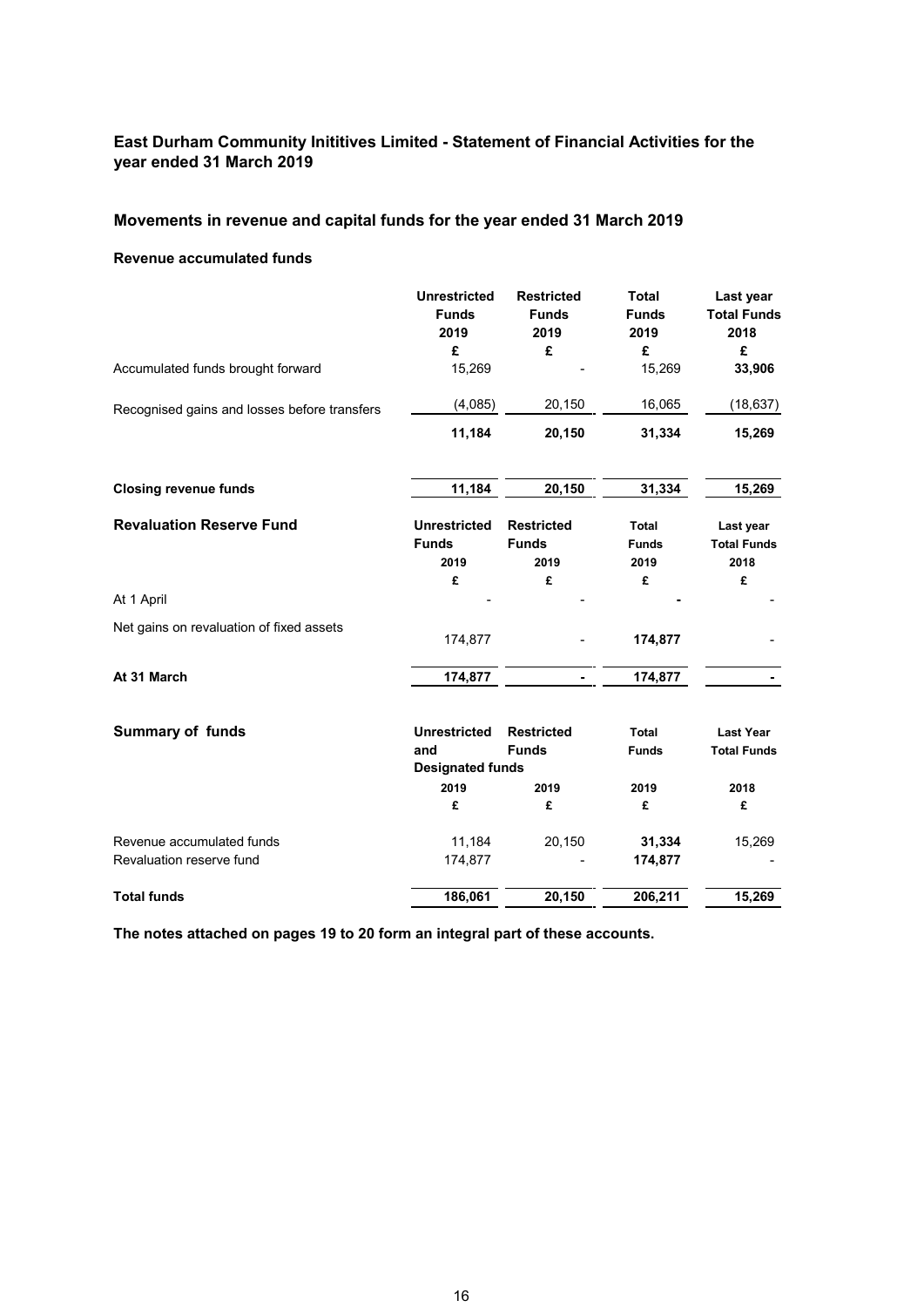## **East Durham Community Inititives Limited**

# **Income and Expenditure Account for the year ended 31 March 2019 as required by the Companies Act 2006**

|                                                                                                                                                                        | 2019<br>£ | 2018<br>£ |
|------------------------------------------------------------------------------------------------------------------------------------------------------------------------|-----------|-----------|
| <b>Income</b>                                                                                                                                                          |           |           |
| Income from operations                                                                                                                                                 | 149,813   | 114,023   |
| Investment income<br>Income from investments, other than interest receivable                                                                                           | 7,750     | 9,447     |
| Interest receivable                                                                                                                                                    | 64        | 71        |
| Gross income in the year before exceptional items                                                                                                                      | 157,627   | 123,541   |
| Gross income in the year including exceptional items                                                                                                                   | 157,627   | 123,541   |
| <b>Expenditure</b>                                                                                                                                                     |           |           |
| Charitable expenditure, excluding depreciation and amortisation                                                                                                        | 139,254   | 140,956   |
| Depreciation and amortisation                                                                                                                                          | 456       | 946       |
| <b>Fundraising costs</b>                                                                                                                                               | 202       | 26        |
| Governance costs                                                                                                                                                       | 250       | 250       |
| Realised losses on disposals of social investments which are programme related<br>Realised losses on disposals of tangible fixed assets held for the charity's own use | 1,400     |           |
| Total expenditure in the year                                                                                                                                          | 141,562   | 142,178   |
| Net income before tax in the financial year                                                                                                                            | 16,065    | (18, 637) |
| Tax on surplus on ordinary activities                                                                                                                                  |           |           |
| Net income after tax in the financial year                                                                                                                             | 16,065    | (18, 637) |
| Retained surplus for the financial year                                                                                                                                | 16,065    | (18, 637) |

All activities derive from continuing operations

In accordance with the provisions of the Companies Act 2006, the headings and subheadings used in the Income and Expenditure account have been adapted to reflect the special nature of the charity's activities.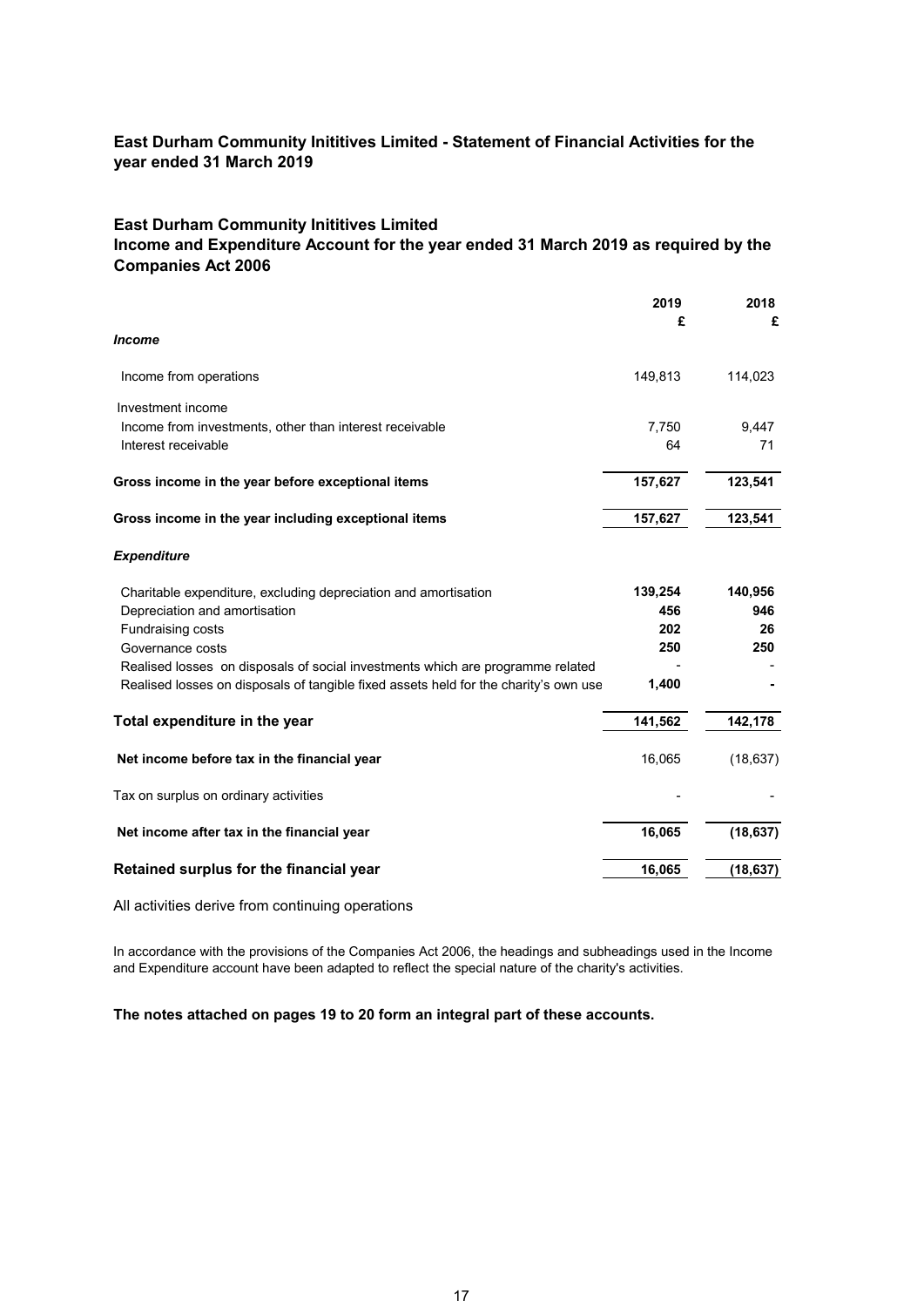## **East Durham Community Inititives Limited - Balance Sheet as at 31 March 2019**

 $\overline{\phantom{a}}$ 

|                                                                                          | Note Ref | <b>SORP</b>    |          | 2019<br>£ |         | 2018<br>£ |
|------------------------------------------------------------------------------------------|----------|----------------|----------|-----------|---------|-----------|
| <b>Fixed assets</b>                                                                      |          | Α              |          |           |         |           |
| Tangible assets                                                                          | 11       | A2             |          | 186,575   |         | 13,654    |
| <b>Current assets</b>                                                                    |          | B              |          |           |         |           |
| Cash at bank and in hand                                                                 |          | <b>B4</b>      | 21,766   |           | 3,295   |           |
| Creditors: amounts falling due within<br>one year                                        | 12       | C <sub>1</sub> | (2, 130) |           | (1,680) |           |
|                                                                                          |          |                |          |           |         |           |
| <b>Net current assets</b>                                                                |          |                |          | 19,636    |         | 1,615     |
| The total net assets of the charity                                                      |          |                |          | 206,211   |         | 15,269    |
| The total net assets of the charity are funded by the funds of the charity, as follows:- |          |                |          |           |         |           |
| <b>Restricted funds</b>                                                                  |          |                |          |           |         |           |
| <b>Restricted Revenue Funds</b>                                                          | 18       | D <sub>2</sub> |          | 20,150    |         |           |
| <b>Unrestricted Funds</b>                                                                |          |                |          |           |         |           |
| <b>Unrestricted Revenue Funds</b>                                                        | 18       | D <sub>3</sub> | 11,184   |           | 15,269  |           |
| <b>Unrestricted Revaluation Reserve</b>                                                  | 18       | D <sub>4</sub> | 174,877  |           |         |           |
|                                                                                          |          |                |          | 186,061   |         | 15,269    |
| <b>Designated Funds</b>                                                                  |          |                |          |           |         |           |
| <b>Total charity funds</b>                                                               |          |                |          | 206,211   |         | 15,269    |

The 'SORP Ref' indicated above is the classification of Balance Sheet items as set out in the formal SORP documents. As required by paragraph 4.60 of the SORP, the brought forward and carried forward funds above have been agreed to the SOFA..

The directors are satisfied that the company is entitled to exemption from the requirement to obtain an audit under section 477 of the Companies Act 2006.

The member has not required the company to obtain an audit in accordance with section 476 of the Act.

 The directors acknowledge their responsibilities for complying with the requirements of the Companies Act 2006 with respect to accounting records and the preparation of accounts.

 The charity is subject to Independent Examination under charity legislation, and the report of the Independent Examiner is on page 11.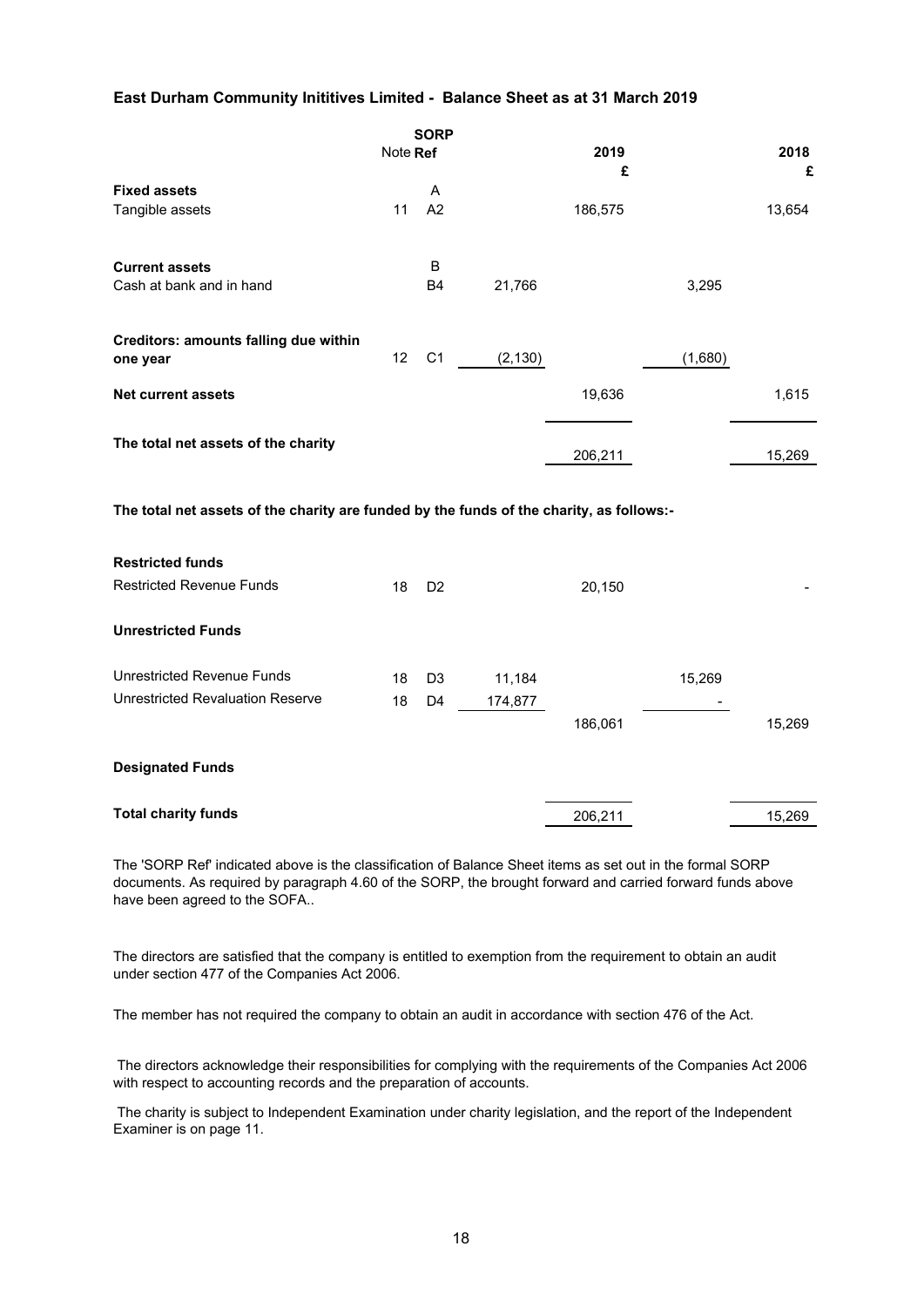# **East Durham Community Inititives Limited - Balance Sheet as at 31 March 2019**

The financial statements have been prepared in accordance with the provisions in Part 15 of the Companies Act 2006. applicable to companies subject to the small companies regime.

**Mr D D Mercer** Trustee Approved by the board of trustees on 10 July 2019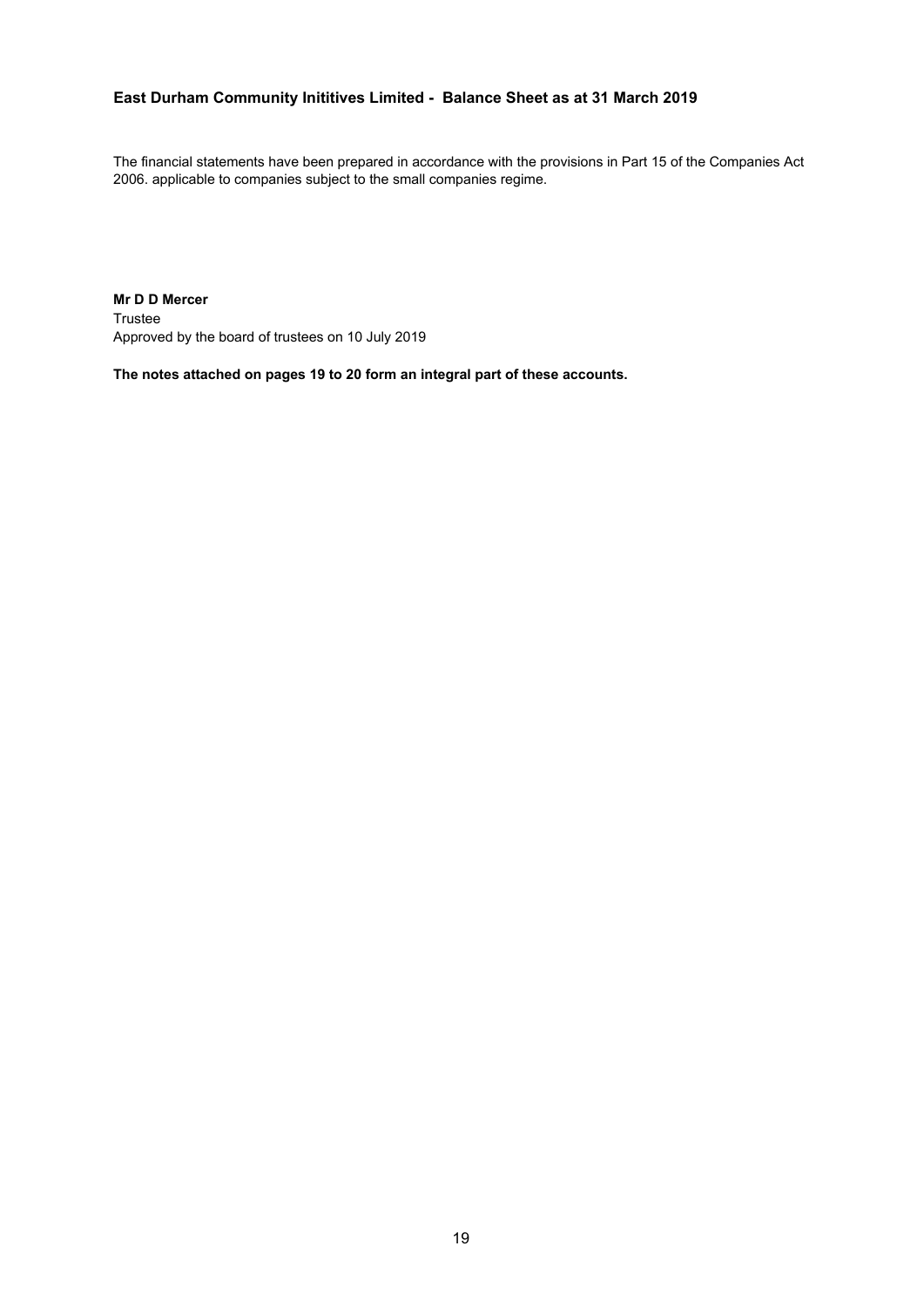### **Notes to the Accounts for the year ended 31 March 2019**

#### **1 Accounting policies**

#### *Policies relating to the production of the accounts.*

#### **Basis of preparation and accounting convention**

The accounts have been prepared on the accruals basis, under the historical cost convention, and in accorda Financial Reporting Standard 102, (effective 1st January 2016) and 'FRS 102 SORP (Statement of Recomme Practice for Accounting and Reporting by Charities) 2015, (as amended by the Bulletin issued in February 20 SORP), published by the Charity Commission in England & Wales (CCEW) , effective January 2016, , and in with all applicable law in the charity's jurisdiction of registration, except that the charity has prepared the finan statements in accordance with the FRS 102 SORP (Statement of Recommended Practice for Accounting and by Charities) 2015, (as amended by the Bulletin issued in February 2016), (The SORP), in preference to the SORP, the SORP 2005, which has been withdrawn, notwithstanding the fact that the extant statutory regulation Charities (Accounts and Reports) Regulations 2008 refer explicitly to the SORP 2005. This has been done to current best practice.

#### **Risks and future assumptions**

The charity is a public benefit entity.

#### *Policies relating to categories of income and income recognition.*

#### **Nature of income**

Gross income represents the value, net of value added tax and discounts, of goods provided to customers an carried out in respect of services provided to customers.

#### **Categories of Income**

Income is categorised as income from exchange transactions (contract income) and income from non-exchan transactions (gifts), investment income and other income.

**Income from exchange transactions** is received by the charity for goods or services supplied under contrac entitlement is subject to fulfilling performance related conditions. The income the charity receives is approxim value to the goods or services supplied by the charity to the purchaser.

**Income from a non-exchange transaction** is where the charity receives value from the donor without provic value in exchange, and includes donations of money, goods and services freely given without giving equal va exchange.

#### **Income recognition**

Income, whether from exchange or non exchange transactions, is recognised in the statement of financial act (SOFA) on a receivable basis, when a transaction or other event results in an increase in the charity's assets reduction in its liabilities and only when the charity has legal entitlement, the income is probable and can be m reliably.

Income subject to terms and conditions which must be met before the charity is entitled to the resources is no until the conditions have been met.

All income is accounted for gross, before deducting any related fees or costs.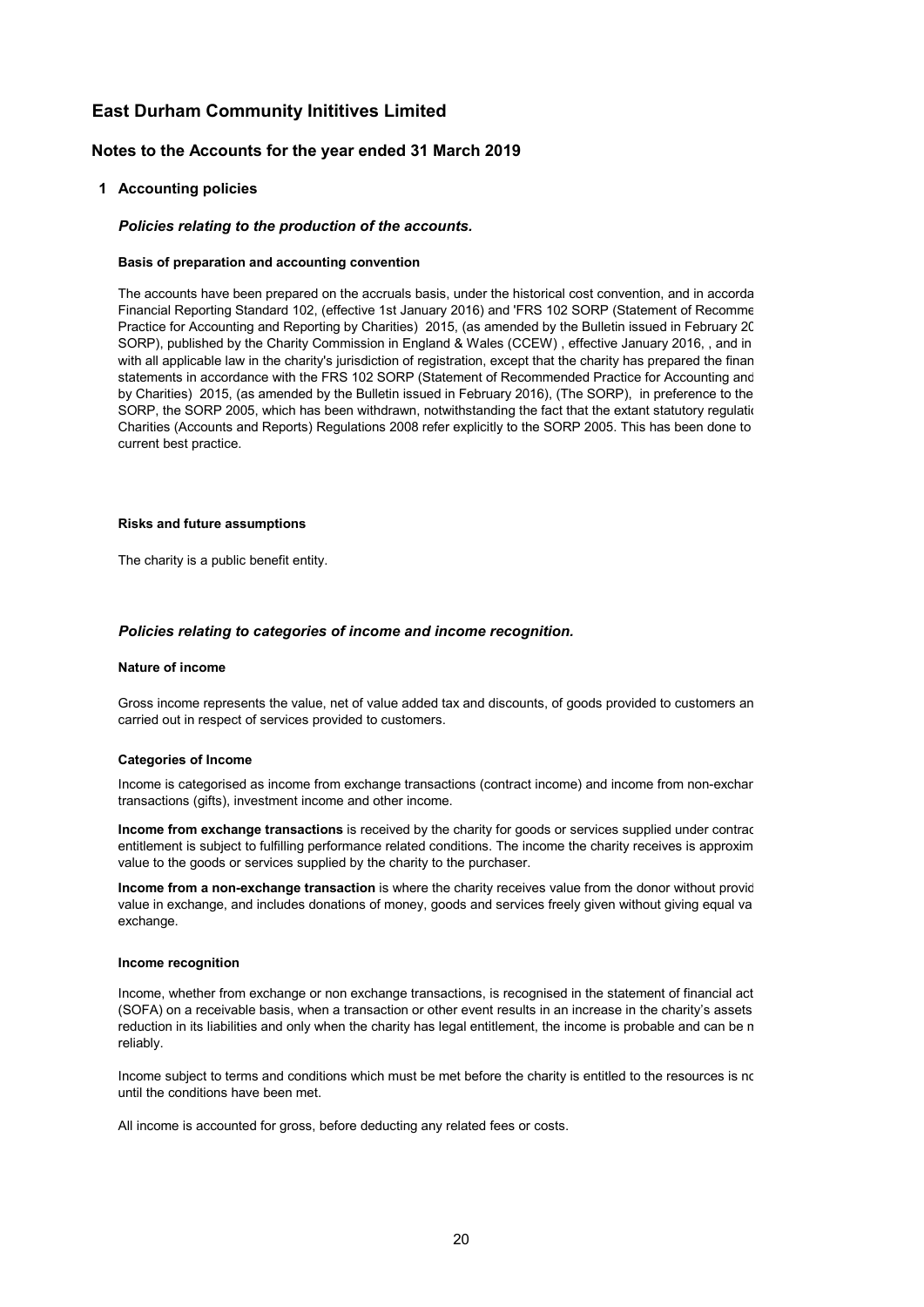### **Notes to the Accounts for the year ended 31 March 2019**

### *Policies relating to expenditure on goods and services provided to the charity.*

#### **Recognition of liabilities and expenditure**

A liability, and the related expenditure, is recognised when a legal or constructive obligation exists as a result event, and when it is more likely than not that a transfer of economic benefits will be required in settlement, an amount of the obligation can be measured or reliably estimated..

Liabilities arising from future funding commitments and constructive obligations, including performance relate where the timing or the amount of the future expenditure required to settle the obligation are uncertain, give r provision in the accounts, which is reviewed at the accounting year end. The provision is increased to reflect and increases in liabilities, and is decreased by the utilisation of any provision within the period, and reversed if an is no longer required. These movements are charged or credited to the respective funds and activities to whic provision relates.

#### *Policies relating to assets, liabilities and provisions and other matters.*

#### *Tangible fixed assets*

Tangible fixed assets are measured at their original cost value, or subsequent revaluation, or if donated, as de above. Cost value includes all costs expended in bringing the asset into its intended working condition.

Depreciation has been provided at the following rates in order to write off the assets to their anticipated residu estimated useful lives.

| Freehold premises   | 2 % straight line  |
|---------------------|--------------------|
| Plant and machinery | 25 % straight line |
| Motor vehicles      | 25 % straight line |

#### **Debtors**

Debtors are measured at their recoverable amounts at the balance sheet date.

#### **Fund Accounting**

Unrestricted funds are available for use at the discretion of the trustees in furtherance of the general objective

Designated funds are unrestricted funds earmarked by the Trustees for particular purposes.

Restricted funds are subjected to restrictions on their expenditure imposed by the donor or through the terms or as implied by law.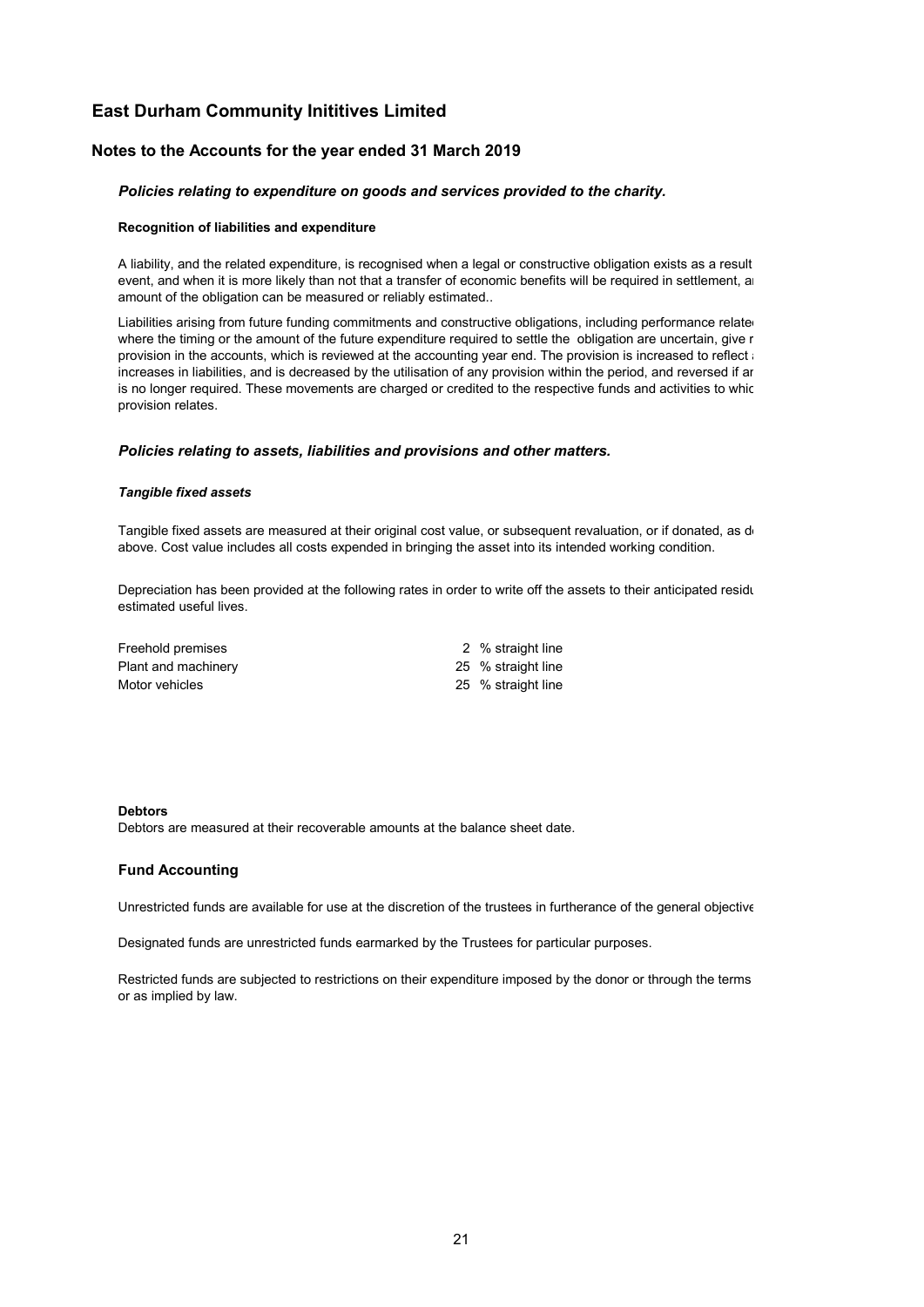### **Notes to the Accounts for the year ended 31 March 2019**

### **2 Liability to taxation**

The Trustees consider that the charity satisfies the tests set out in Paragraph 1 Schedule 6 of the Finance UK corporation tax purposes. Accordingly, the Charity is potentially exempt from taxation in respect of inco gains received within categories covered by chapter 3 part 11 of the Corporation Tax Act 2010 or Sectio Taxation of Chargeable Gains Act 1992, to the extent that such income or gains are applied exclusively o charitable objects of the charity and for no other purpose. Value Added Tax is not recoverable by the c therefore included in the relevant costs in the Statement of Financial Activities.

### **3** Winding up or dissolution of the charity

If upon winding up or dissolution of the charity there remain any assets, after the satisfaction of all debts and assets represented by the accumulated fund shall be transferred to some other charitable body or bodies I objects to the charity.

### **4 Significance of financial instruments to the charity's position**

There are no significant implications of such matters.

### **5 Net surplus before tax in the financial year**

| 2019 |  |
|------|--|
| £    |  |
|      |  |

The net surplus before tax in the financial year is stated after charging:-

| Depreciation of owned fixed assets | 456 |
|------------------------------------|-----|
| Pension costs                      |     |

### **6 Gains and losses on revaluation of fixed and intangible assets**

|                                      | <b>Current year</b><br><b>Unrestricted</b><br><b>Funds</b> | <b>Current year</b><br><b>Restricted</b><br><b>Funds</b> |           |  | <b>Current year</b><br><b>Total Funds</b> |
|--------------------------------------|------------------------------------------------------------|----------------------------------------------------------|-----------|--|-------------------------------------------|
|                                      | 2019<br>£                                                  | 2019<br>£                                                | 2019<br>£ |  |                                           |
| <b>Revaluation of :-</b><br>Property | 174,877                                                    | ٠                                                        | 174,877   |  |                                           |
|                                      | 174,877                                                    | ٠                                                        | 174,877   |  |                                           |

### **7 The contribution of volunteers**

**The arrangements with volunteers are difficult to value precisely in monetary terms and have not been in the Statement of Financial Activities. The volunteers and the charity accept and agree that no contr employment is created by these arrangements.**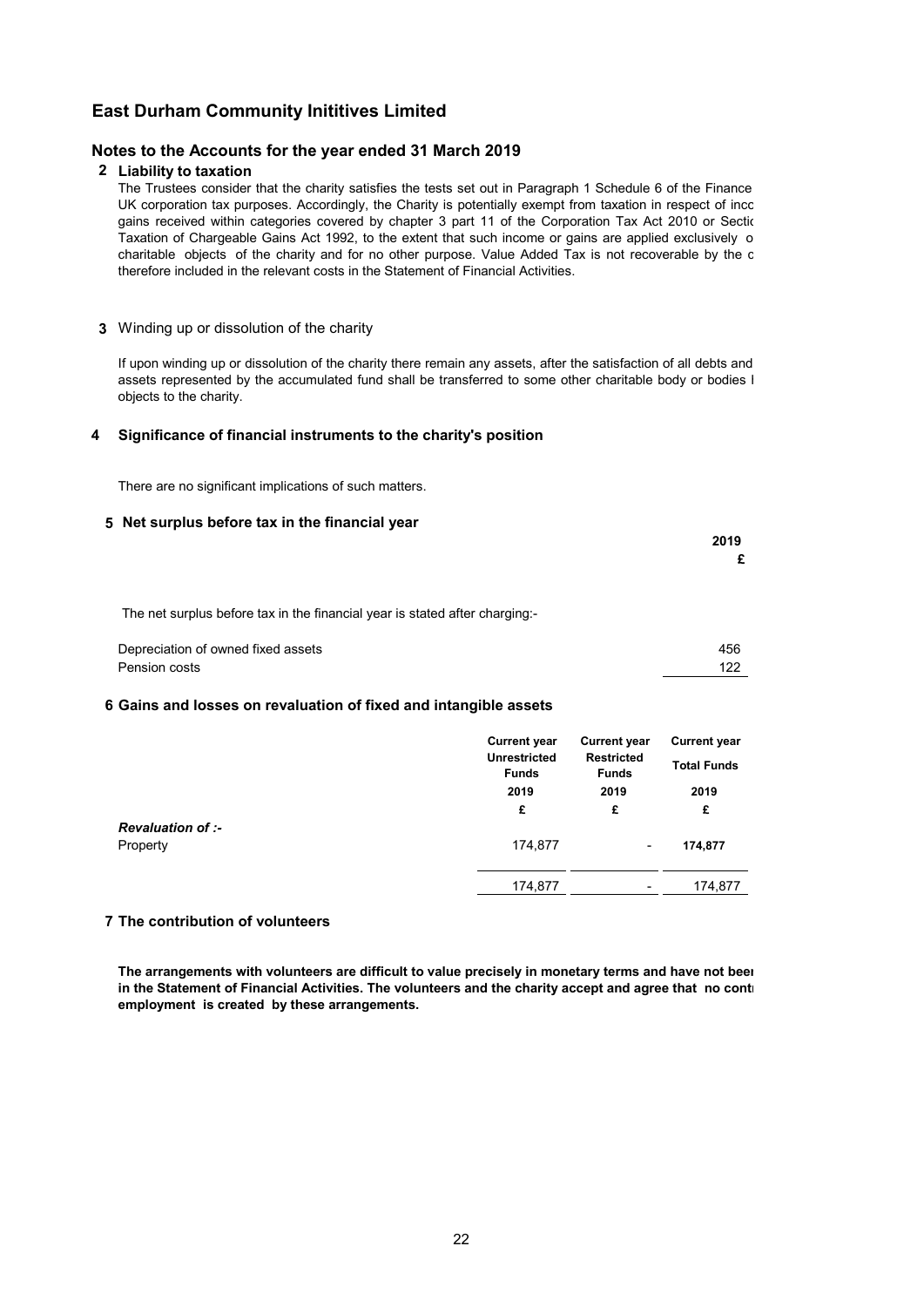### **Notes to the Accounts for the year ended 31 March 2019**

### **8 Staff costs and emoluments**

| <b>Salary costs</b>                                                                                                                                                                                                 | 2019<br>£      |
|---------------------------------------------------------------------------------------------------------------------------------------------------------------------------------------------------------------------|----------------|
| Gross Salaries excluding trustees and key management personnel<br>Employer's operating costs of defined contribution pension schemes                                                                                | 121,754<br>122 |
| Total salaries, wages and related costs                                                                                                                                                                             | 121,876        |
| Numbers of full time employees or full time equivalents                                                                                                                                                             | 2019           |
| The average number of total staff employed in the year was                                                                                                                                                          | 8              |
| The average number of part time staff employed in the year was<br>The average number of full time staff employed in the year was<br>The estimated full time equivalent number of all staff employed in the year was | 8              |

### *The estimated equivalent number of full time staff deployed in different activities in the year was:-*

| Engaged on charitable activities                                         |  |
|--------------------------------------------------------------------------|--|
|                                                                          |  |
| Engaged on fundraising activities                                        |  |
| Engaged on management and administration                                 |  |
| The estimated full time equivalent number of all staff employed as above |  |

Neither the trustees nor any persons connected with them have received any remuneration from the charity o entity, either in the current or prior year.

No employees received emoluments (excluding pension costs) in excess of £60,000 per annum.

### Highest paid employee

| Total remuneration package included in total salaries above | 23.426 |
|-------------------------------------------------------------|--------|
| The remuneration in the year year was                       | 23.426 |

## **9 Defined contribution pension schemes**

The charity operates a defined contribution pension scheme, the costs of which are shown above.

Any liabilites and assets associated with the scheme are shown under debtors and creditors.

### **10 Remuneration and payments to Trustees and persons connected with them**

No trustees or persons connected with them received any remuneration from the charity, or any related entity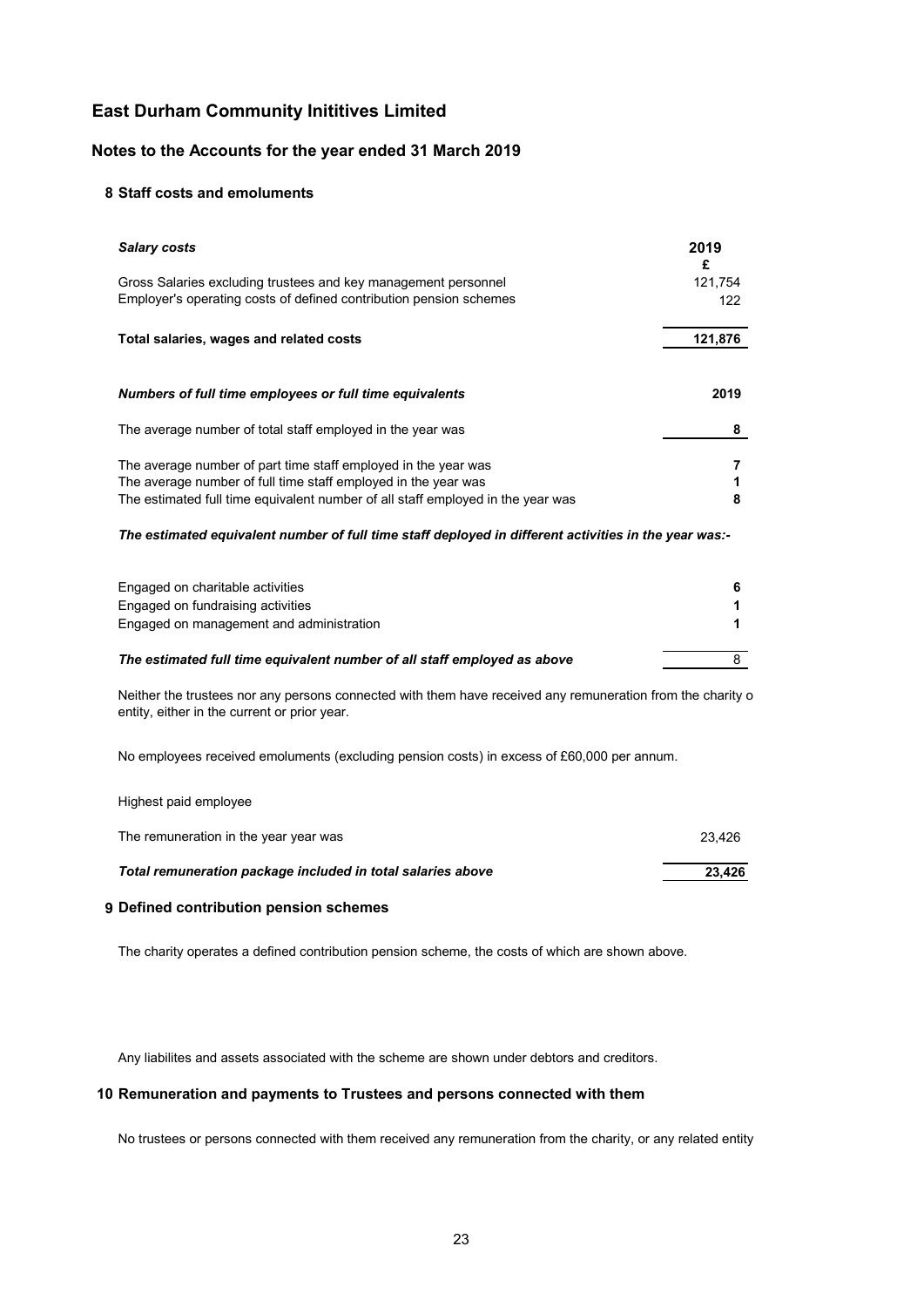# **Notes to the Accounts for the year ended 31 March 2019 11 Tangible fixed assets**

|                                                  | <b>Land and</b><br><b>Buildings</b> | Plant &<br><b>Machinery</b> | <b>Motor</b><br><b>Vehicles</b> |
|--------------------------------------------------|-------------------------------------|-----------------------------|---------------------------------|
|                                                  | £                                   | £                           | £                               |
| Cost                                             |                                     |                             |                                 |
| At 1 April 2018                                  | 25,123                              | 34,554                      | 4,000                           |
| Surplus on revaluation                           | 174,877                             |                             |                                 |
| Disposals                                        |                                     |                             | (4,000)                         |
| At 31 March 2019                                 | 200,000                             | 34,554                      |                                 |
| Depreciation                                     |                                     |                             |                                 |
| At 1 April 2018                                  | 12,969                              | 34,554                      | 2,500                           |
| Charge for the year                              | 456                                 |                             |                                 |
| On disposals                                     |                                     |                             | (2,500)                         |
| At 31 March 2019                                 | 13,425                              | 34,554                      |                                 |
| Net book value                                   |                                     |                             |                                 |
| At 31 March 2019                                 | 186,575                             |                             |                                 |
| At 31 March 2018                                 | 12,154                              |                             | 1,500                           |
| Freehold land and buildings included above:      |                                     |                             | 2019                            |
|                                                  |                                     |                             | £                               |
| <b>Historical cost</b>                           |                                     |                             | 25,123                          |
| Cumulative depreciation based on historical cost |                                     |                             | 13,425                          |

| 12 Creditors: amounts falling due within one year | 2019  |
|---------------------------------------------------|-------|
|                                                   | £     |
| Trade creditors                                   | 900   |
| Accruals                                          | 578   |
| PAYE, NIC VAT and other taxes                     | 652   |
|                                                   | 2,130 |

# **13 Loans to trustees included in debtors**

**During the period there was no loans made to Trustees.**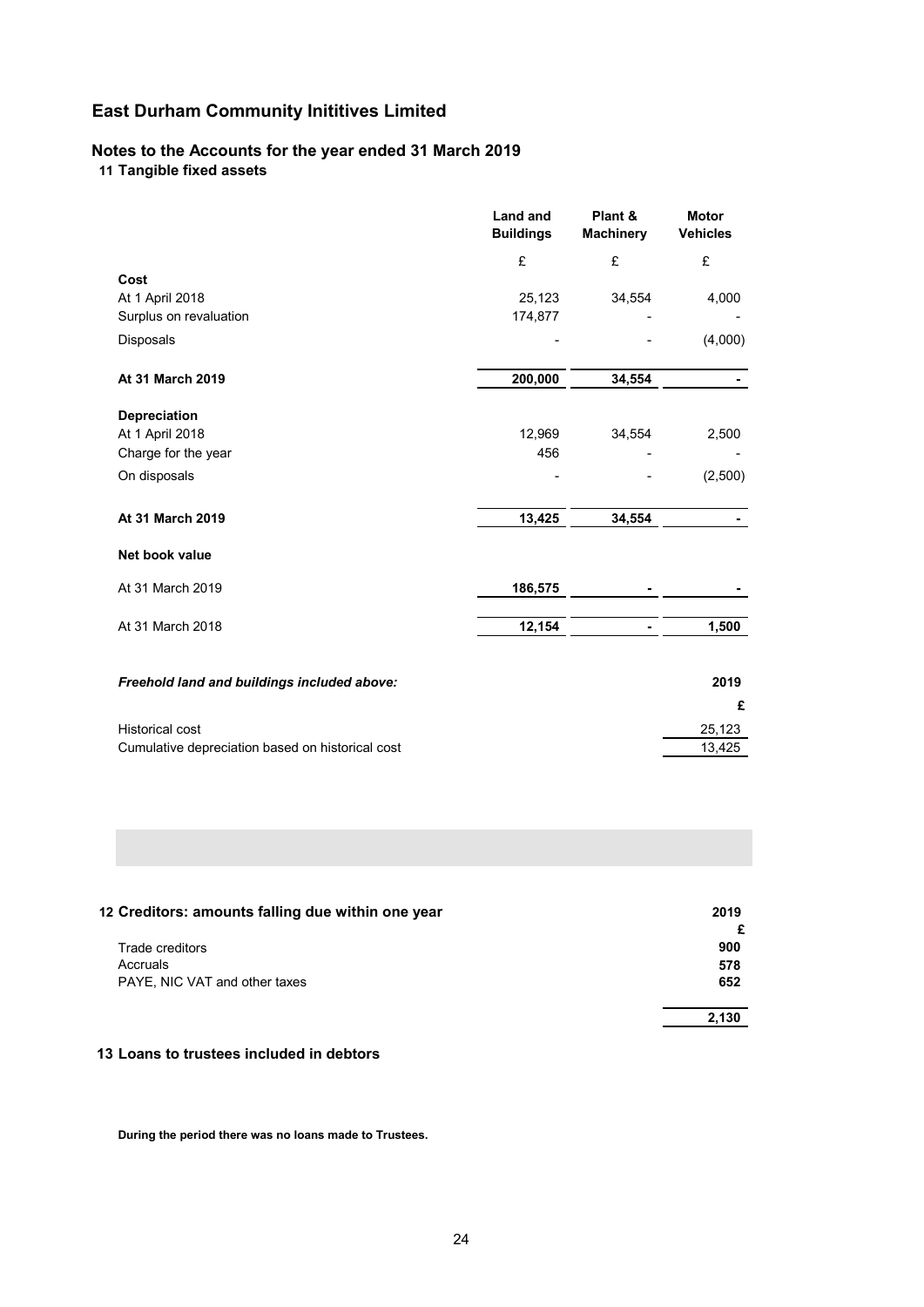# **Notes to the Accounts for the year ended 31 March 2019**

# **14 Guarantees made by the charity on behalf of trustees**

**During the period there was no guarantees made by the charity on behalf of Trustees.**

### **15 Revaluation reserve**

|                                           | <b>Current year</b><br><b>Unrestricted</b><br><b>Funds</b><br>2019<br>£ | <b>Current year</b>               | <b>Current year</b><br><b>Total Funds</b> |  |
|-------------------------------------------|-------------------------------------------------------------------------|-----------------------------------|-------------------------------------------|--|
|                                           |                                                                         | <b>Restricted</b><br><b>Funds</b> |                                           |  |
|                                           |                                                                         | 2019                              | 2019                                      |  |
|                                           |                                                                         | £                                 | £                                         |  |
| <b>At 1 April 2018</b>                    |                                                                         | ٠                                 |                                           |  |
| Arising on revaluation during the year    | 174,877                                                                 |                                   | 174,877                                   |  |
| <b>At 31 March 2019</b>                   | 174,877                                                                 |                                   | 174,877                                   |  |
| 16 Income and Expenditure account summary |                                                                         |                                   | 2019                                      |  |
|                                           |                                                                         |                                   | £                                         |  |
| <b>At 1 April 2018</b>                    |                                                                         |                                   | 15,269                                    |  |
| Surplus/(loss) after tax for the year     |                                                                         |                                   | 16,065                                    |  |
| At 31 March 2019                          |                                                                         |                                   | 31,334                                    |  |

## **17 Particulars of how particular funds are represented by assets and liabilities**

| <b>At 31 March 2019</b>      | <b>Unrestricted</b><br>funds<br>£ | <b>Designated</b><br>funds<br>£ | <b>Restricted</b><br>funds<br>£ |
|------------------------------|-----------------------------------|---------------------------------|---------------------------------|
| <b>Tangible Fixed Assets</b> | 186,575                           |                                 |                                 |
| <b>Current Assets</b>        | 1,616                             |                                 | 20,150                          |
| <b>Current Liabilities</b>   | (2, 130)                          |                                 |                                 |
|                              | 186,061                           |                                 | 20,150                          |
| At 1 April 2018              | <b>Unrestricted</b>               | Designated                      | <b>Restricted</b>               |
|                              | funds                             | funds                           | funds                           |
|                              | £                                 | £                               | £                               |
| <b>Tangible Fixed Assets</b> | 13,654                            |                                 |                                 |
| <b>Current Assets</b>        | 3,295                             |                                 |                                 |
| <b>Current Liabilities</b>   | (1,680)                           |                                 |                                 |
|                              | 15,269                            |                                 |                                 |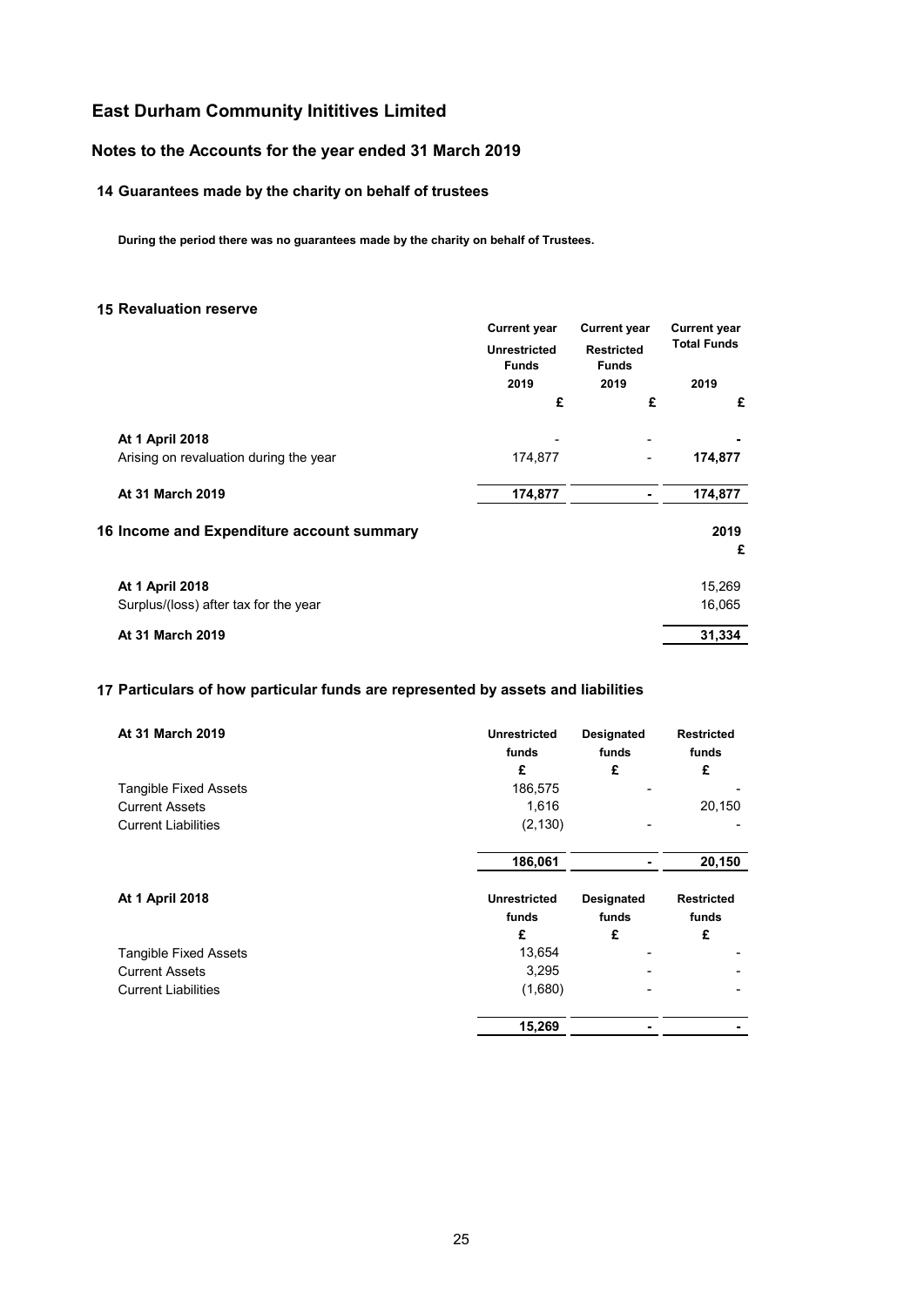## **Notes to the Accounts for the year ended 31 March 2019**

## **18 Change in total funds over the year as shown in Note 17 , analysed by individual funds**

|                                         | <b>Funds brought</b><br>forward from<br>2018 | <b>Movement</b> in<br>funds in 2019 | <b>Transfers</b><br>between<br>funds in 2019 |
|-----------------------------------------|----------------------------------------------|-------------------------------------|----------------------------------------------|
|                                         |                                              | See Note 19                         | See Note 0                                   |
|                                         | £                                            | £                                   | £                                            |
| Unrestricted and designated funds:-     |                                              |                                     |                                              |
| Unrestricted Revenue Funds              | 15,269                                       | (4,085)                             |                                              |
| <b>Unrestricted Revaluation Reserve</b> |                                              | 174,877                             |                                              |
| Total unrestricted and designated funds | 15,269                                       | 170,792                             |                                              |
| <b>Restricted funds:-</b>               |                                              |                                     |                                              |
| <b>Rothley Trust</b>                    |                                              | 150                                 |                                              |
| Virgin Money                            |                                              | 20,000                              |                                              |
| <b>Total restricted funds</b>           |                                              | 20,150                              |                                              |
| <b>Total charity funds</b>              | 15,269                                       | 190,942                             |                                              |

### **19 Analysis of movements in funds over the year as shown in Note 18**

|                                     |               |                    | Other          |
|-------------------------------------|---------------|--------------------|----------------|
|                                     | <b>Income</b> | <b>Expenditure</b> | Gains &        |
|                                     |               |                    | <b>Losses</b>  |
|                                     | 2019          | 2019               | 2019           |
|                                     | £             | £                  | £              |
| Unrestricted and designated funds:- |               |                    |                |
| <b>Unrestricted Revenue Funds</b>   | 131,792       | (135, 877)         |                |
| Unrestricted Revaluation Reserve    | ۰             |                    | 174,877        |
| <b>Restricted funds:-</b>           |               |                    |                |
| <b>Rothley Trust</b>                | 900           | (750)              |                |
| <b>Leeds Building Society</b>       | 935           | (935)              | $\blacksquare$ |
| Joicey Trust                        | 4,000         | (4,000)            |                |
| Virgin Money                        | 20,000        |                    |                |
|                                     | 157,627       | (141, 562)         | 174,877        |

Gains and losses are detailed in notes 6,0, 0, 0 and 0

### **20 The purposes for which the funds as detailed in note 18 are held by the charity are:-**

| Unrestricted and designated funds:-     |                                                                                                                                                                                     |
|-----------------------------------------|-------------------------------------------------------------------------------------------------------------------------------------------------------------------------------------|
| Unrestricted Revenue Funds              | These funds are held for the meeting the objectives of the chari<br>provide reserves for future activities, and, subject to charity lec<br>free from all restrictions on their use. |
| <b>Unrestricted Revaluation Reserve</b> | This fund represents the unrestricted surplus arising on the rev<br>the charity's assets.                                                                                           |
| Designated Fixed Asset Funds            | The purpose of these funds is described under the accounting port-<br>'Accounting for capital grants and fixed asset funds'.                                                        |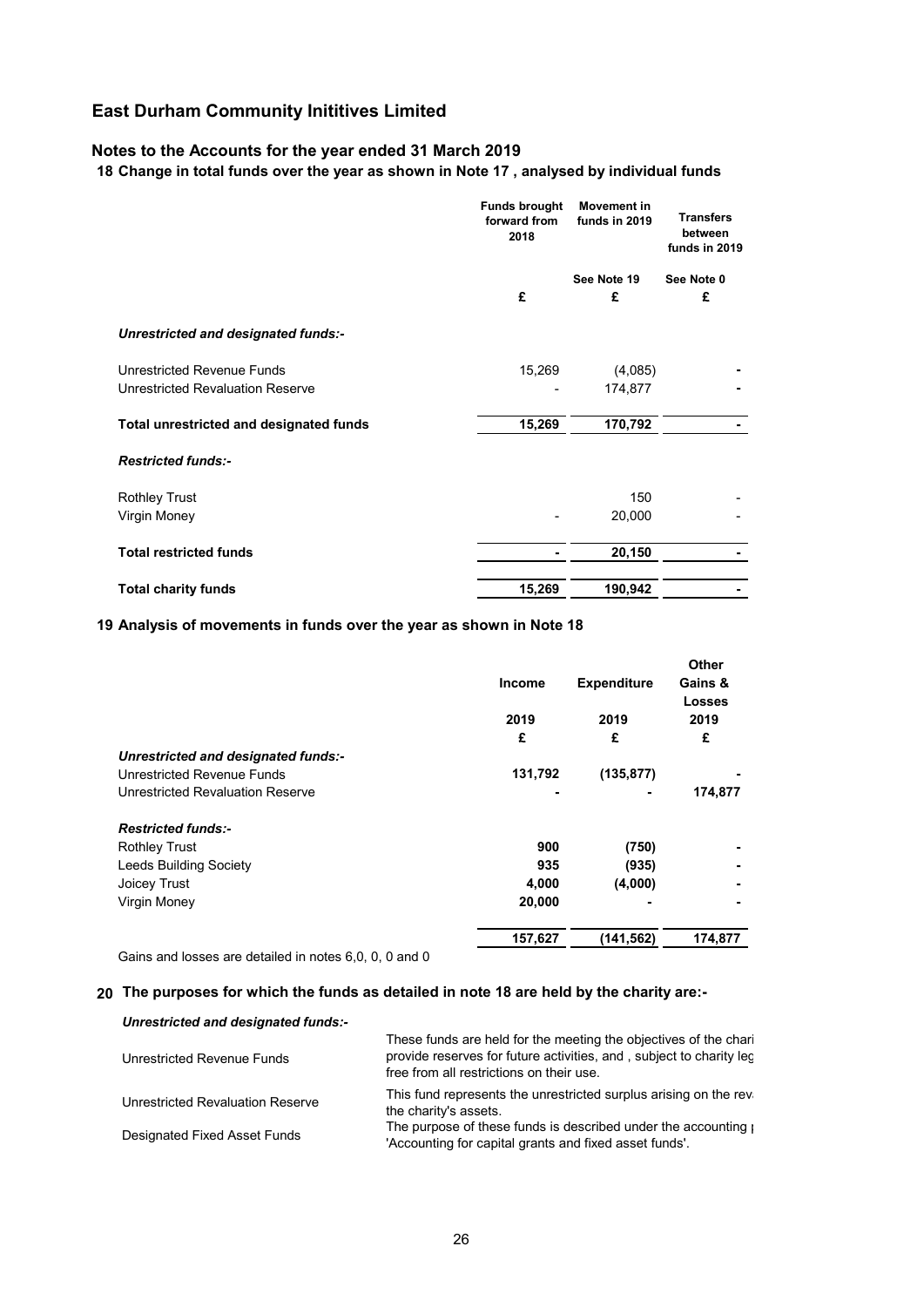## **Notes to the Accounts for the year ended 31 March 2019**

| <b>Restricted funds:-</b>             |                                                                                                                              |
|---------------------------------------|------------------------------------------------------------------------------------------------------------------------------|
| <b>Restricted Fixed Asset Funds</b>   | The purpose of these funds is described under the accounting port-<br>'Accounting for capital grants and fixed asset funds'. |
| <b>Restricted Revaluation Reserve</b> | This fund represents the restricted surplus arising on the revalued<br>charity's assets.                                     |
| Virign Money                          | To cover salary costs for one year starting April 2019                                                                       |

# **21 Ultimate controlling party**

The charity is under the control of its legal members.

**Every member of the charity is obliged to contribute such amount as may be required not exceeding £ assets of the company in the event of its being wound up while he or she is a member, or within one he or she ceases to be a member.**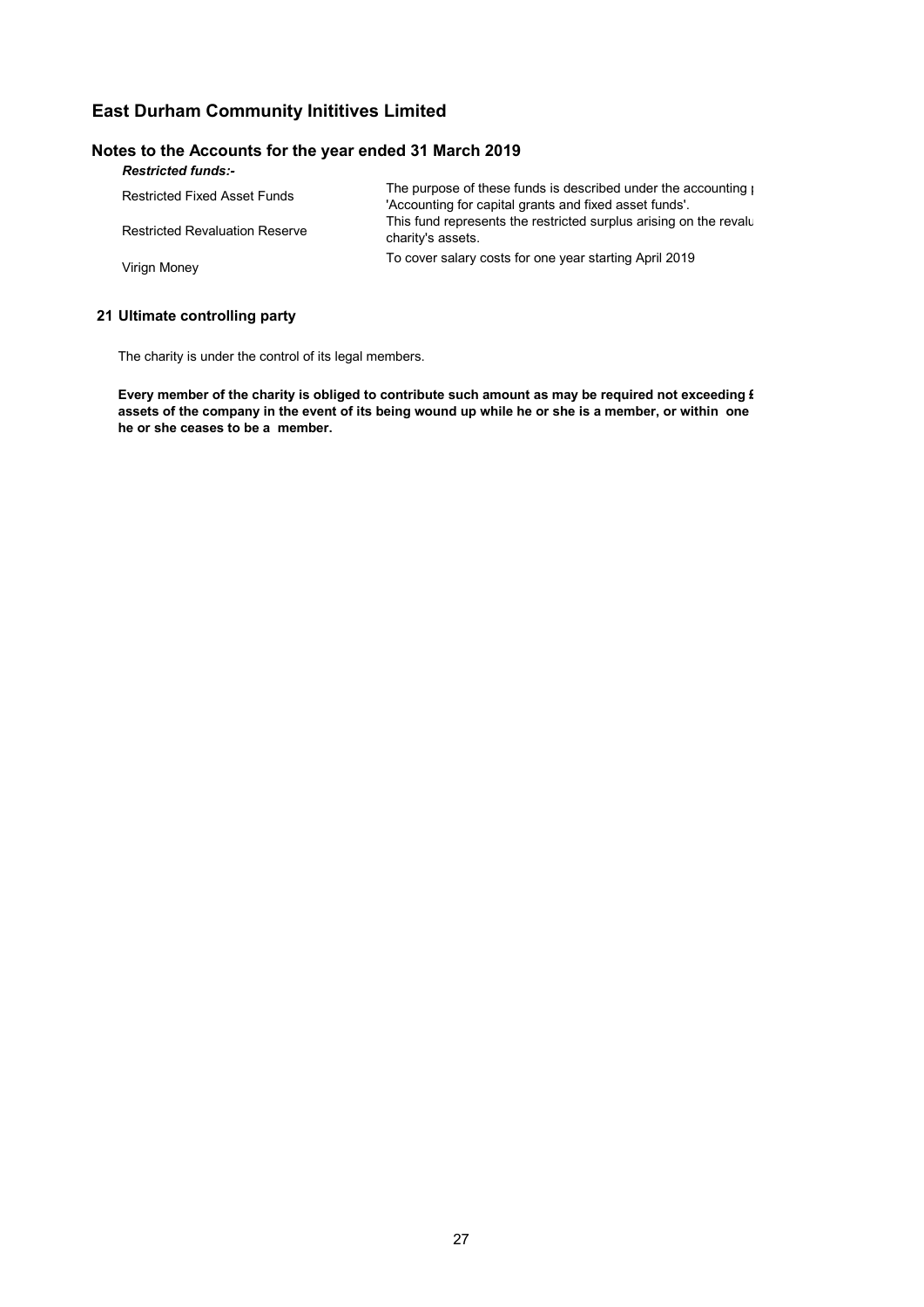ance with the ended 016), (The accordance ncial d Reporting previous ons, the accord with

nd work

nge

ct or where ately equal in

ding equal lue in

ivities or a measured

ot recognised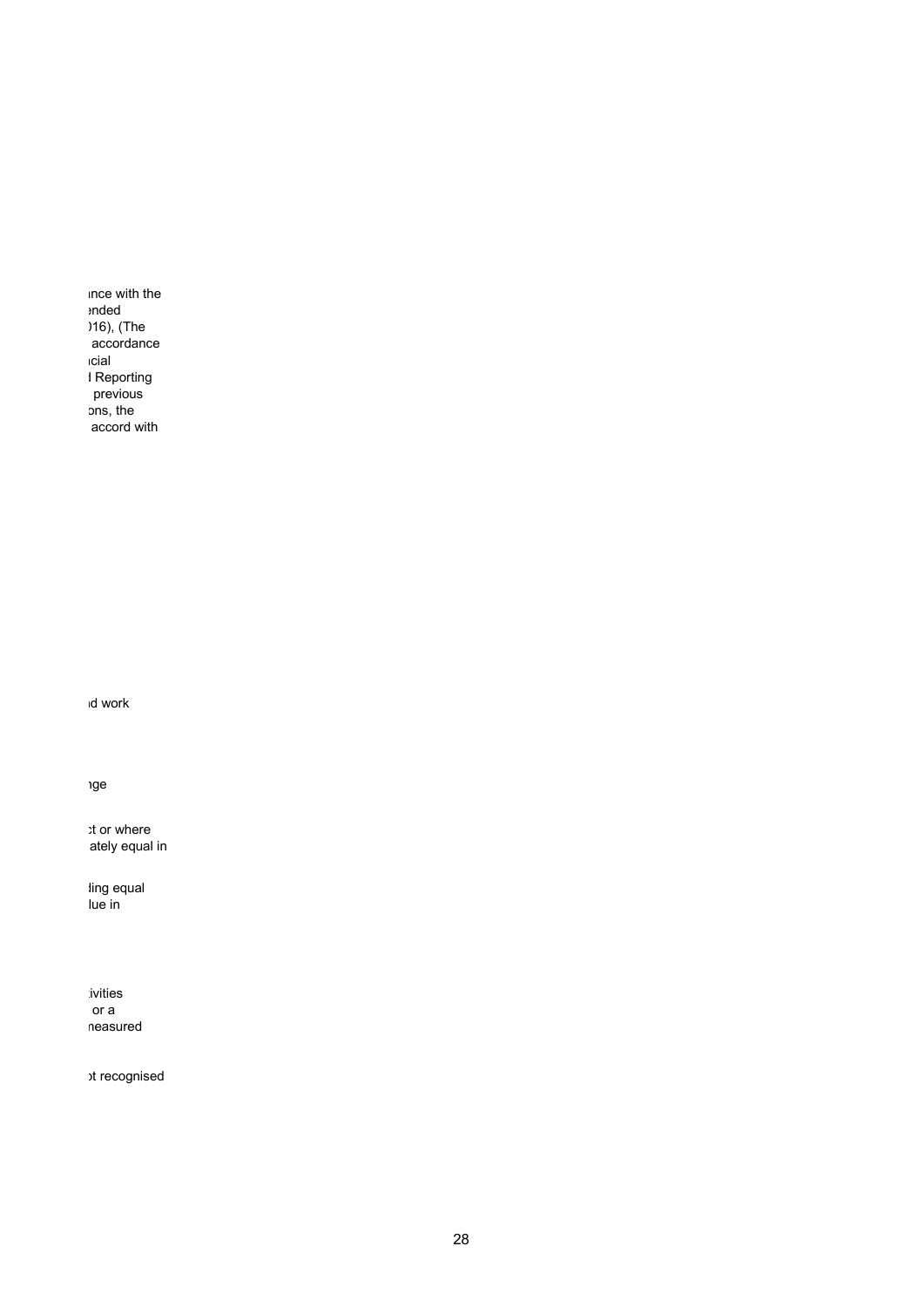of a past nd when the

d grants, rise to a any ny provision ch the

escribed

ual value over t

es of the charit

of an appeal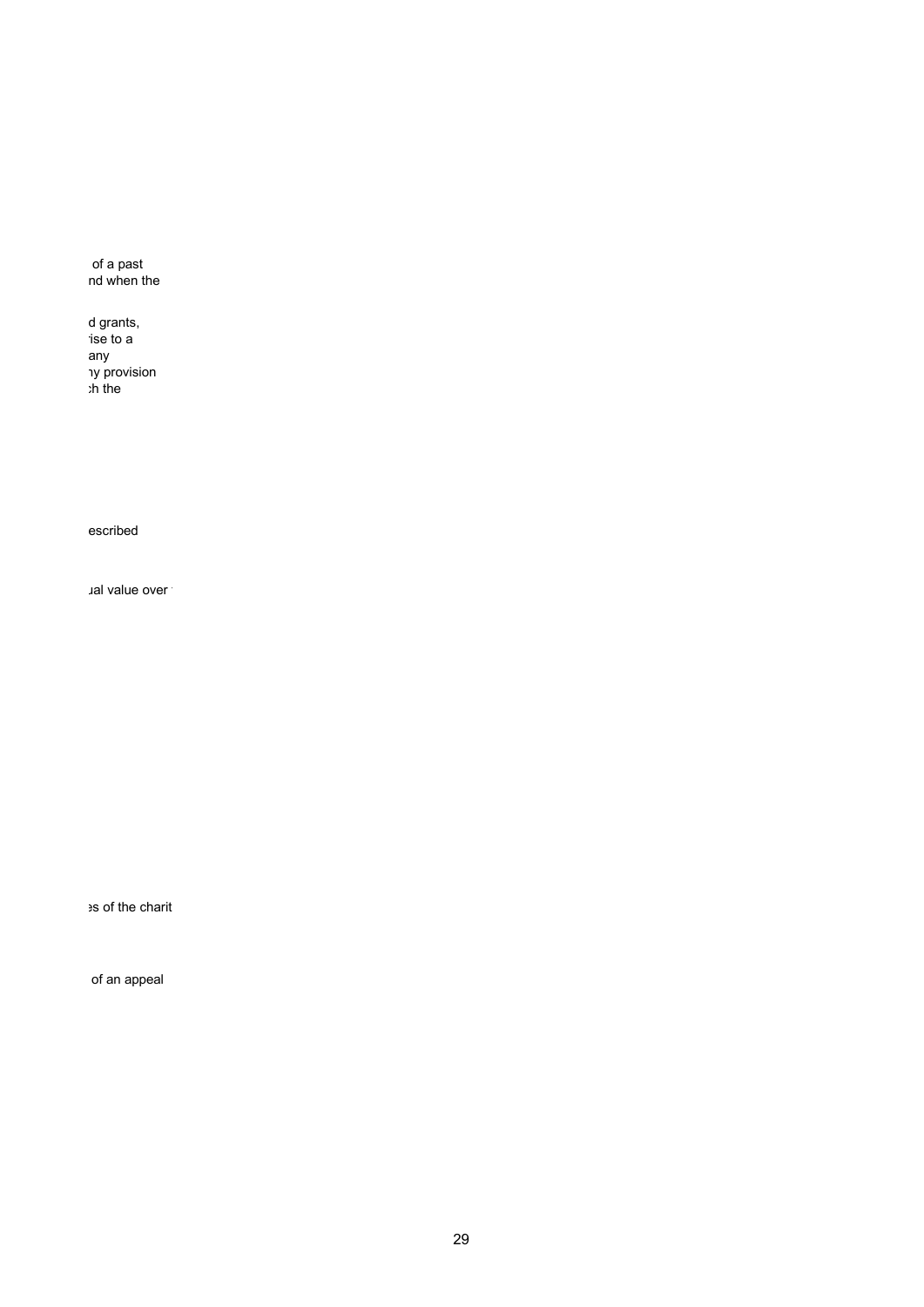Act 2010 for ome or capital on 256 of the n the specific harity, and is

liabilities, the having similar

> 946 308

**2018 £**

**Prior Year**

**Total Funds**

**2018 £**

**-**

-

**n recognised ract of**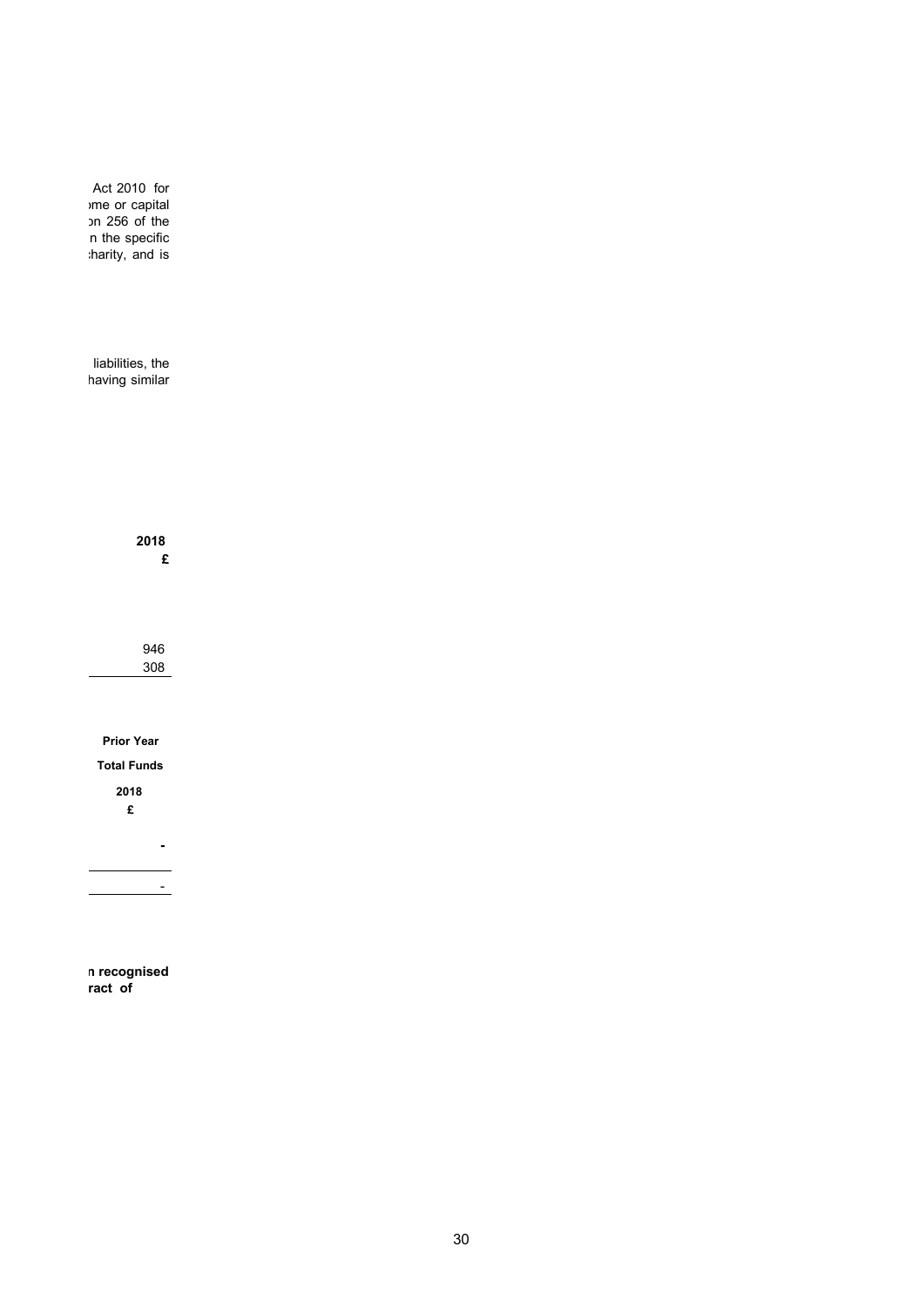| 2018<br>£                |
|--------------------------|
| 121,103                  |
| 308                      |
|                          |
| 121,411                  |
|                          |
| 2018                     |
| 9                        |
| 7<br>$\overline{c}$<br>9 |
| 7<br>1                   |

r any related

23,426

**23,426** 

 $\mathcal{F}_{\mathcal{G}}$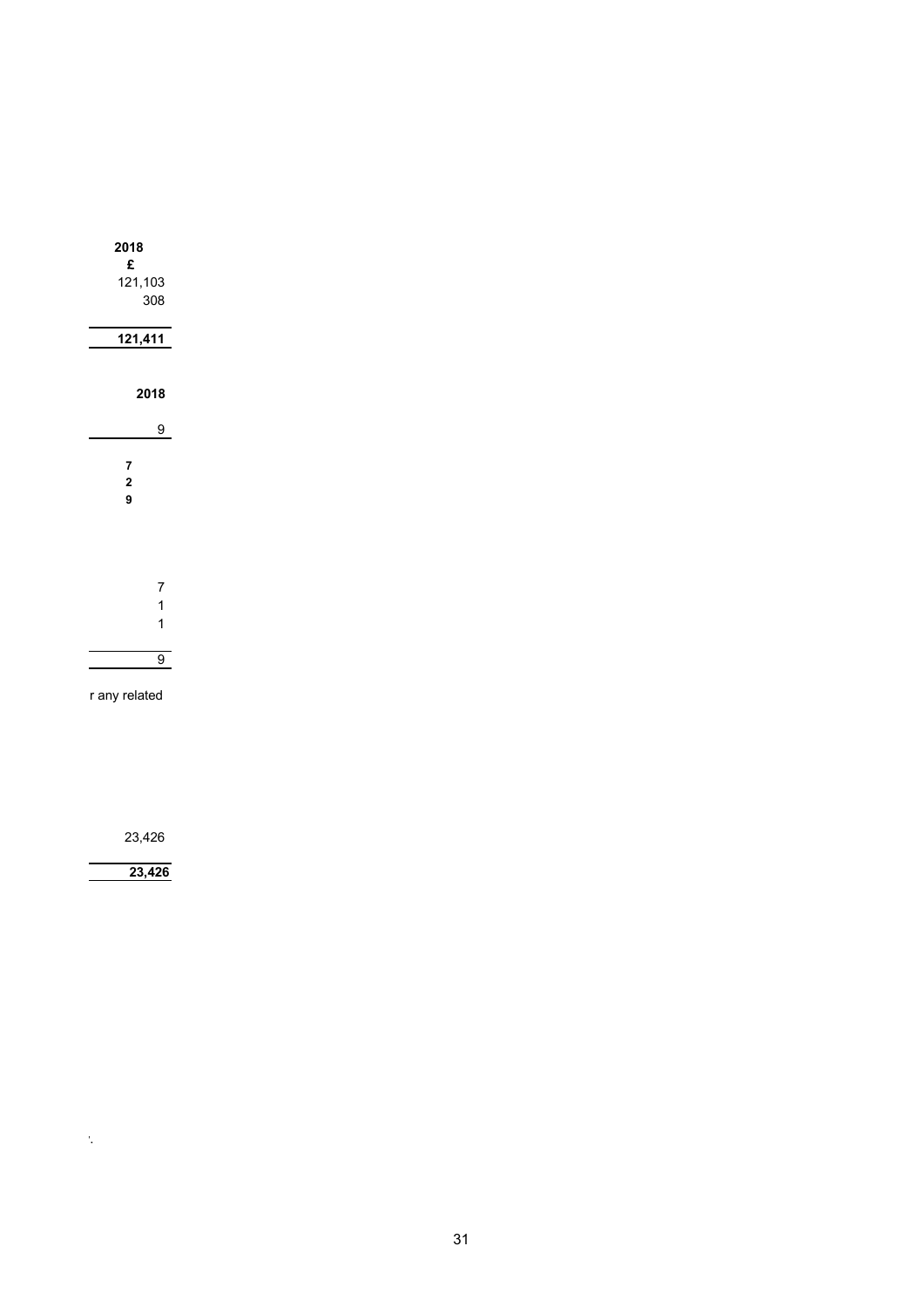| <b>Total</b>             |  |  |
|--------------------------|--|--|
| £                        |  |  |
| 63,677<br>174,877        |  |  |
| (4,000)                  |  |  |
| 234,554                  |  |  |
| 50,023                   |  |  |
| 456<br>(2,500)           |  |  |
| 47,979                   |  |  |
| 186,575                  |  |  |
| 13,654                   |  |  |
| 2018                     |  |  |
| £<br>25,123              |  |  |
| 12,969                   |  |  |
|                          |  |  |
|                          |  |  |
| 2018                     |  |  |
| £<br>1,050<br><b>630</b> |  |  |

**1,680**

**630-**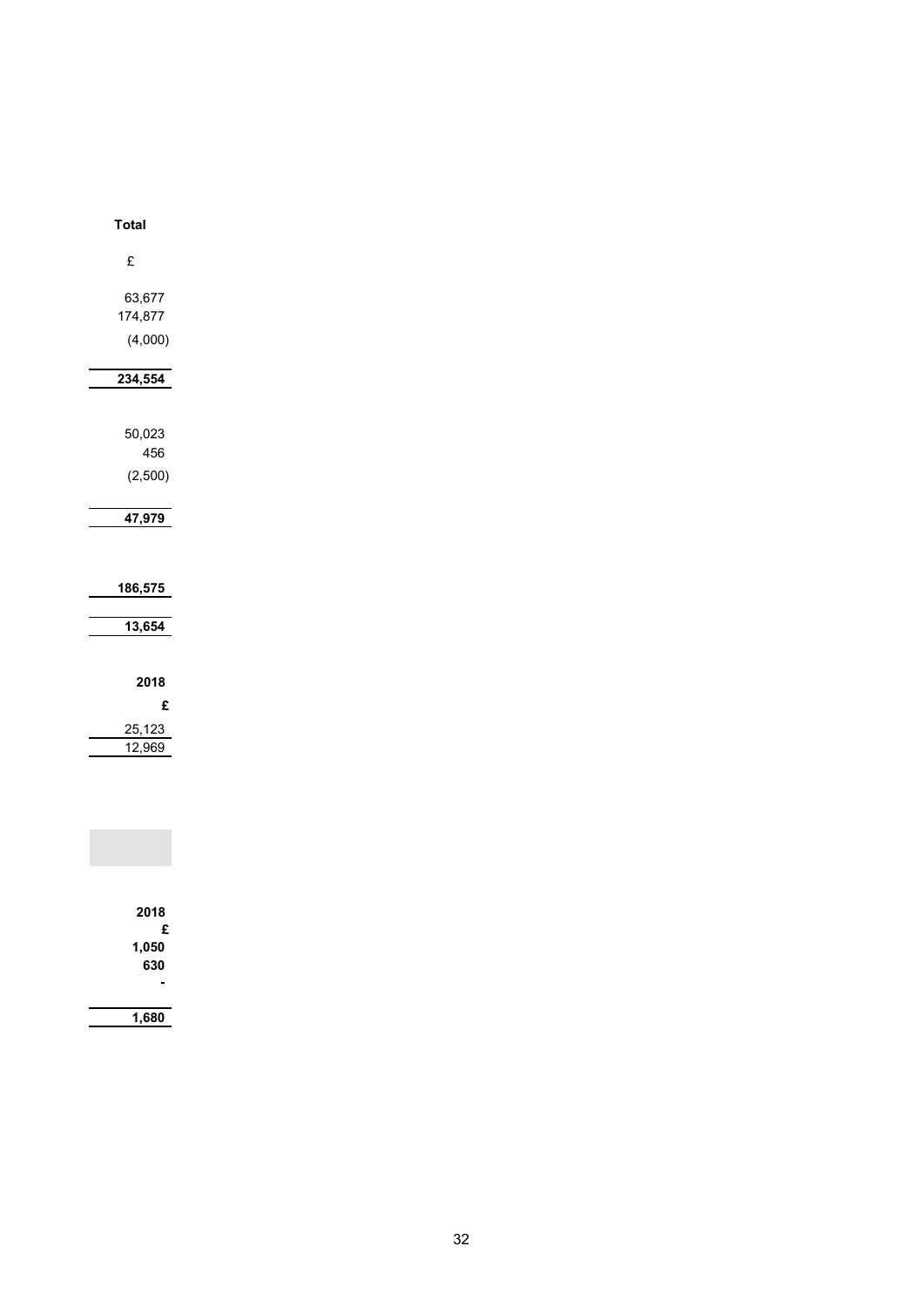| <b>Prior Year</b><br><b>Total Funds</b> |
|-----------------------------------------|
| 2018                                    |
| £                                       |
|                                         |
|                                         |
|                                         |
|                                         |
|                                         |
| 2018<br>£                               |
| 33,906                                  |
| (18, 637)                               |
| 15,269                                  |
|                                         |
| <b>Total</b><br><b>Funds</b><br>£       |
| 186,575                                 |
| 21,766                                  |
| (2, 130)                                |
| 206,211                                 |
| <b>Total</b>                            |
| <b>Funds</b>                            |
| £                                       |
| 13,654                                  |
| 3,295<br>(1,680)                        |
|                                         |
| 15,269                                  |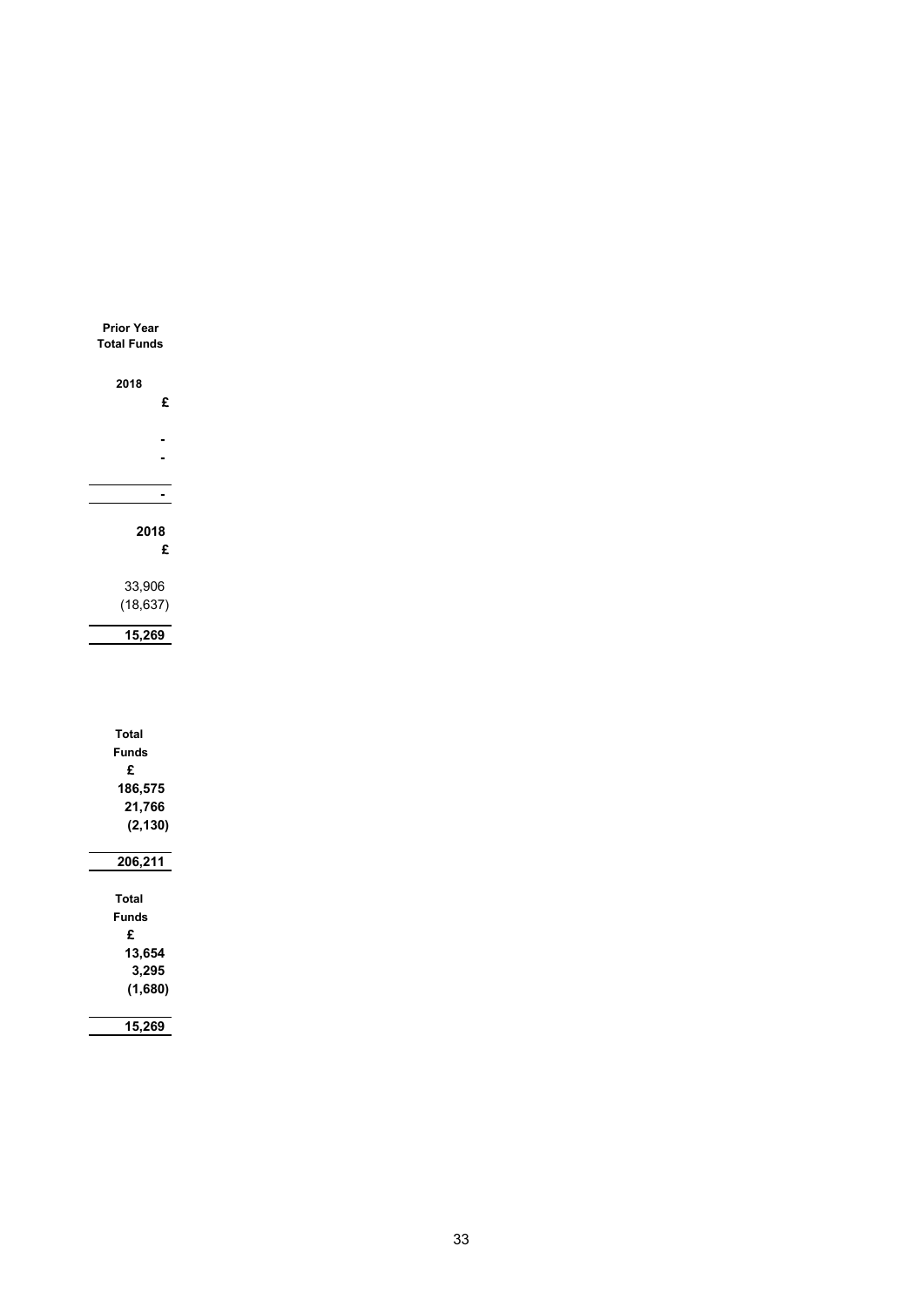| <b>Funds carried</b><br>forward to<br>2020 |  |
|--------------------------------------------|--|
| £                                          |  |
| 11,184<br>174,877                          |  |
| 186,061                                    |  |
|                                            |  |
| 150                                        |  |
| 20,000                                     |  |
| 20,150                                     |  |
| 206,211                                    |  |
|                                            |  |
|                                            |  |
| <b>Movement</b>                            |  |
| in funds                                   |  |
| 2019<br>£                                  |  |
|                                            |  |
| (4,085)                                    |  |
| 174,877                                    |  |
|                                            |  |
| 150                                        |  |
| Ĭ.                                         |  |
| 20,000                                     |  |
|                                            |  |
| 190,942                                    |  |
|                                            |  |

ity, and to gislation, are

aluation of

policy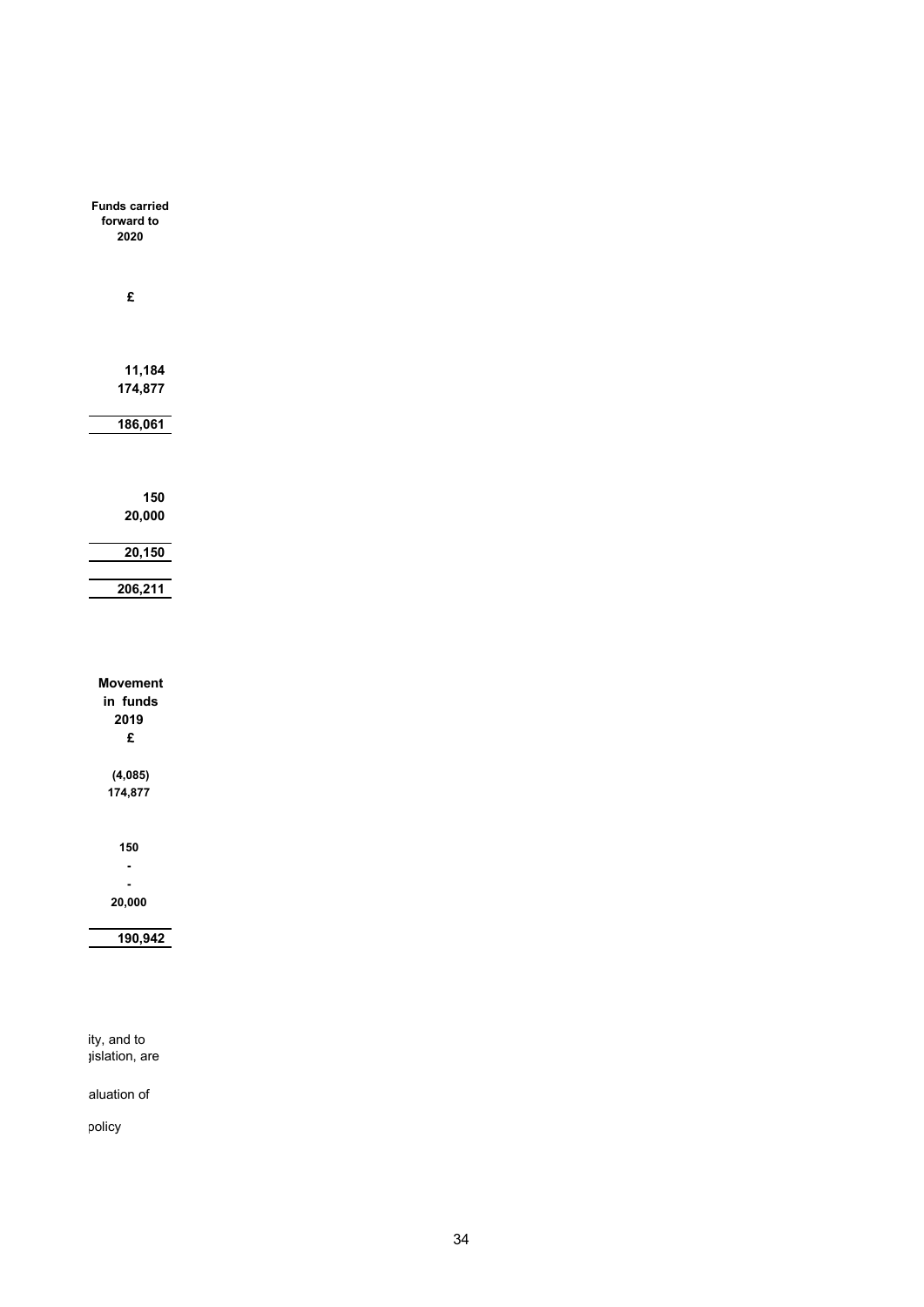policy

uation of the

**£1 to the year after**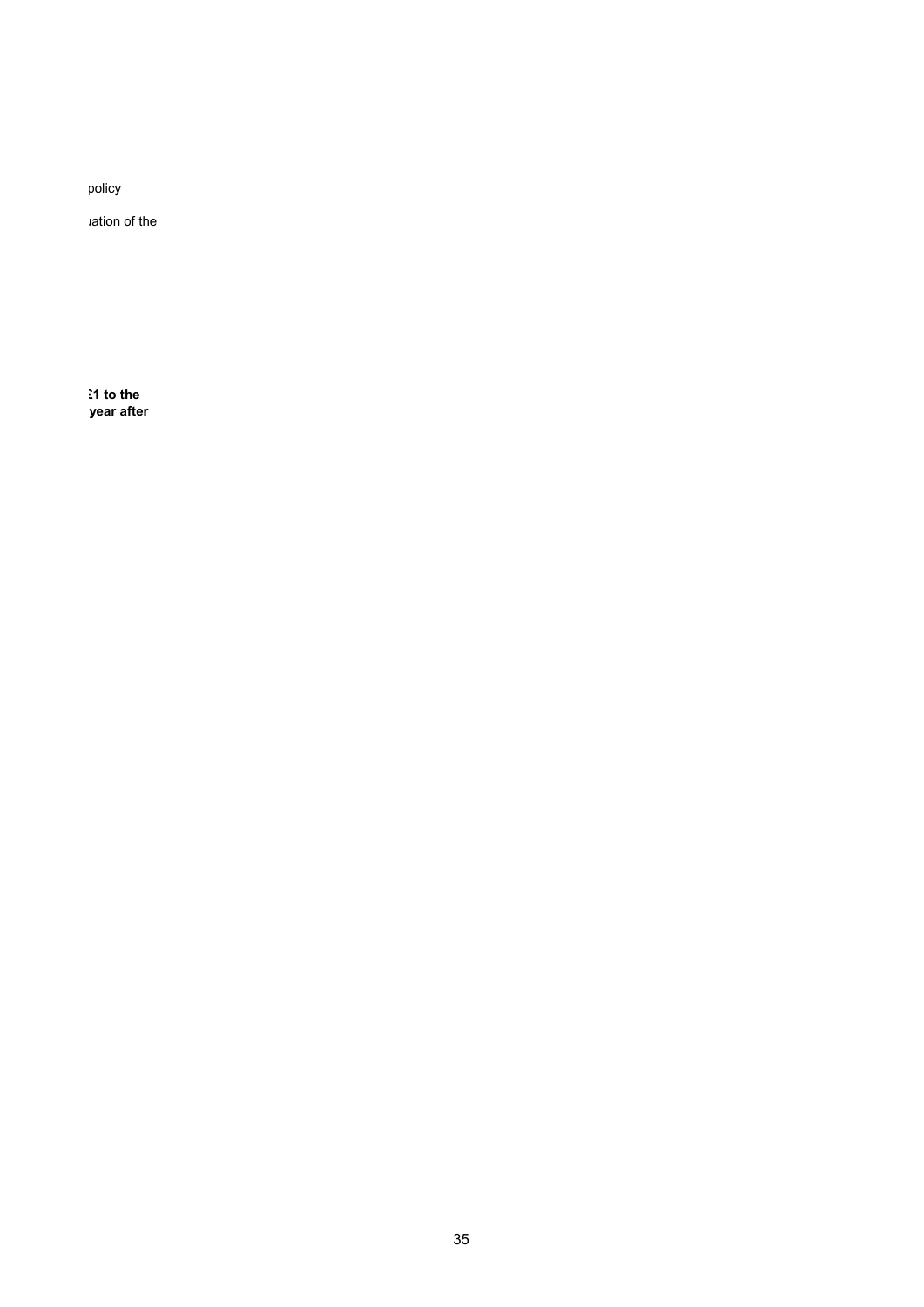## **Detailed analysis of income and expenditure for the year ended 31 March 2019 as required by the SORP 2015**

## *This analysis is classsified by conventional nominal descriptions and not by activity.*

## **22 Donations and Legacies**

|                                                     |                | <b>Current year</b>                 | <b>Current year</b>               | <b>Current year</b> | <b>Prior Year</b>  |  |
|-----------------------------------------------------|----------------|-------------------------------------|-----------------------------------|---------------------|--------------------|--|
|                                                     |                | <b>Unrestricted</b><br><b>Funds</b> | <b>Restricted</b><br><b>Funds</b> | <b>Total Funds</b>  | <b>Total Funds</b> |  |
|                                                     |                | 2019<br>2019                        |                                   | 2019                | 2018               |  |
|                                                     |                | £                                   | £                                 | £                   | £                  |  |
| Revenue grants and donations from non public bodies |                |                                     |                                   |                     |                    |  |
| <b>Rothley Trust</b>                                |                |                                     | 900                               | 900                 |                    |  |
| Garfield Western                                    |                | 20,000                              |                                   | 20,000              |                    |  |
| Leeds Building Socierty                             |                |                                     | 935                               | 935                 |                    |  |
| Joicey Trust                                        |                |                                     | 4,000                             | 4,000               |                    |  |
| Virgin Money                                        |                |                                     | 20,000                            | 20,000              |                    |  |
| Santander                                           |                |                                     |                                   |                     | 4,940              |  |
| Total private sector revenue grants                 |                | 20,000                              | 25,835                            | 45,835              | 4,940              |  |
| <b>Total Donations and Legacies</b>                 | A <sub>1</sub> | 20,000                              | 25,835                            | 45.835              | 4,940              |  |

## **23 Income from charitable activities - Trading Activities**

|                                                                        | <b>Current year</b><br><b>Unrestricted</b><br><b>Funds</b> | <b>Current year</b><br><b>Restricted</b><br><b>Funds</b> | <b>Current year</b><br><b>Total Funds</b> | <b>Prior Year</b><br><b>Total Funds</b> |  |
|------------------------------------------------------------------------|------------------------------------------------------------|----------------------------------------------------------|-------------------------------------------|-----------------------------------------|--|
|                                                                        | 2019                                                       | 2019                                                     | 2019                                      | 2018                                    |  |
|                                                                        | £                                                          | £                                                        | £                                         | £                                       |  |
| Primary purpose and ancillary trading                                  |                                                            |                                                          |                                           |                                         |  |
| Sale of goods and services in accordance with the<br>charity's objects | 32.694                                                     |                                                          | 32.694                                    | 37,799                                  |  |
| <b>Total Primary purpose and ancillary trading</b>                     | 32,694                                                     | ۰                                                        | 32.694                                    | 37,799                                  |  |

# **24 Charitable income from funders**

| <b>Current year</b> | <b>Current year</b> | <b>Current year</b> | <b>Prior Year</b>  |
|---------------------|---------------------|---------------------|--------------------|
| Unrestricted        | Restricted          | <b>Total Funds</b>  | <b>Total Funds</b> |
| <b>Funds</b>        | <b>Funds</b>        |                     |                    |
| 2019                | 2019                | 2019                | 2018               |
| £                   | £                   | £                   | £                  |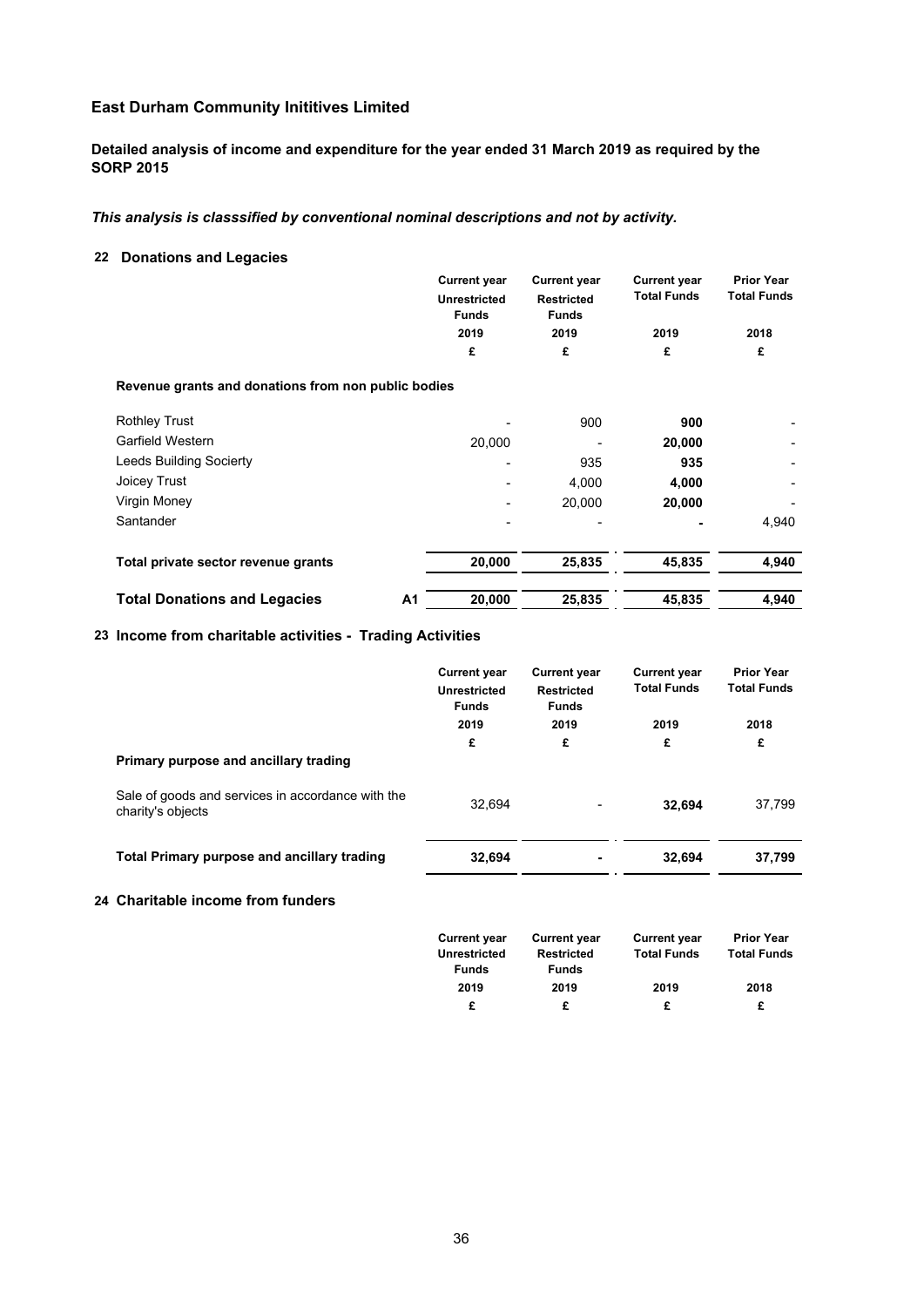**Detailed analysis of income and expenditure for the year ended 31 March 2019 as required by the SORP 2015**

### **Contractual payments from public bodies to fund charitable activities**

| DCC Supporting Grants                         | 71.284 | $\overline{\phantom{0}}$ | 71.284 | 71.284 |
|-----------------------------------------------|--------|--------------------------|--------|--------|
| Total contractual payments from public bodies | 71.284 | $\blacksquare$           | 71.284 | 71.284 |
| <b>Total Charitable income from funders</b>   | 71.284 | ۰.                       | 71.284 | 71.284 |

#### **25 Total Income from charitable activities**

|                                         | <b>Current year</b><br><b>Unrestricted</b><br><b>Funds</b> |         | <b>Current year</b><br><b>Restricted</b><br><b>Funds</b> | <b>Current year</b><br><b>Total Funds</b> | <b>Prior Year</b><br><b>Total Funds</b> |
|-----------------------------------------|------------------------------------------------------------|---------|----------------------------------------------------------|-------------------------------------------|-----------------------------------------|
|                                         | £                                                          | £       |                                                          | £                                         | £                                       |
|                                         | 2019                                                       |         | 2019                                                     | 2019                                      | 2018                                    |
| Total income from charitable trading    |                                                            | 32.694  | -                                                        | 32.694                                    | 37,799                                  |
| Total Charitable income from funders    |                                                            | 71.284  | $\overline{\phantom{a}}$                                 | 71.284                                    | 71,284                                  |
| <b>Total from charitable activities</b> | Α2                                                         | 103.978 |                                                          | 103,978                                   | 109.083                                 |

### **26 Investment income**

|                                 | <b>Current year</b><br><b>Unrestricted</b><br><b>Funds</b> | <b>Current year</b><br><b>Restricted</b><br><b>Funds</b> | <b>Current year</b><br><b>Total Funds</b><br>2019 | <b>Prior Year</b><br><b>Total Funds</b> |
|---------------------------------|------------------------------------------------------------|----------------------------------------------------------|---------------------------------------------------|-----------------------------------------|
|                                 | 2019                                                       | 2019                                                     |                                                   | 2018                                    |
|                                 | £                                                          | £                                                        | £                                                 | £                                       |
| <b>Property Rental Income</b>   | 7,750                                                      | -                                                        | 7,750                                             | 9,447                                   |
| <b>Bank Interest Receivable</b> | 64                                                         | -                                                        | 64                                                | 71                                      |
| <b>Total investment income</b>  | A4<br>7,814                                                |                                                          | 7.814                                             | 9,518                                   |

# **27 Expenditure on charitable activities - Charitable trading**

|                                | <b>Current year</b><br><b>Unrestricted</b><br><b>Funds</b> | <b>Current year</b><br><b>Restricted</b><br><b>Funds</b> | <b>Current year</b><br><b>Total Funds</b> | <b>Prior Year</b><br><b>Total Funds</b> |           |
|--------------------------------|------------------------------------------------------------|----------------------------------------------------------|-------------------------------------------|-----------------------------------------|-----------|
|                                |                                                            | 2019<br>£                                                | 2019<br>£                                 | 2019<br>£                               | 2018<br>£ |
| Reallocated from support costs |                                                            | 134.025                                                  | 5.685                                     | 139,710                                 | 141.902   |
| Total charitable trading costs | B <sub>2</sub> b                                           | 134.025                                                  | 5,685                                     | 139,710                                 | 141,902   |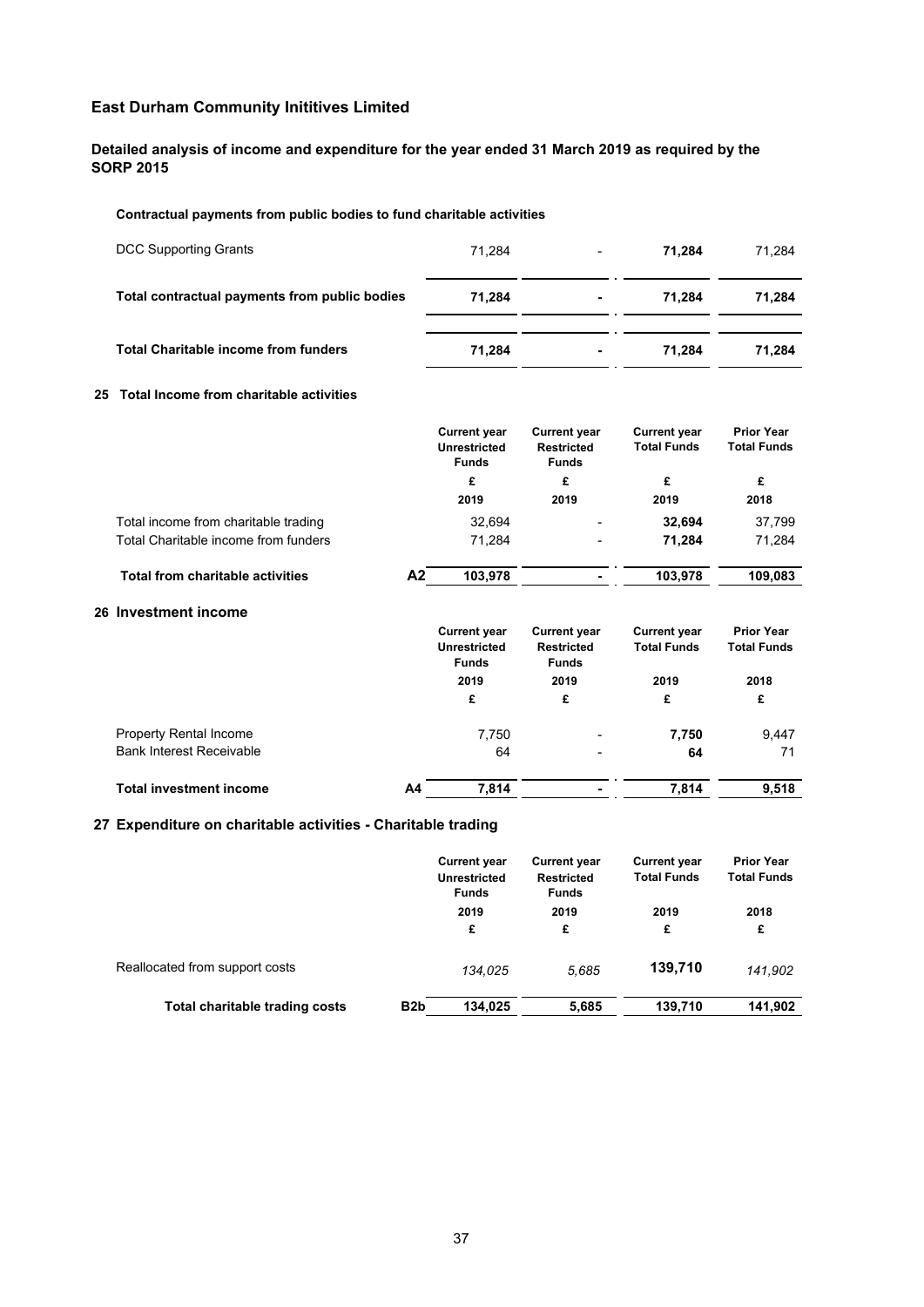**Detailed analysis of income and expenditure for the year ended 31 March 2019 as required by the SORP 2015**

### **28 Support costs for charitable activities**

|                                                                       | <b>Current year</b><br><b>Unrestricted</b><br><b>Funds</b> | <b>Current year</b><br><b>Restricted</b><br><b>Funds</b> | <b>Current year</b><br><b>Total Funds</b> | <b>Prior Year</b><br><b>Total Funds</b> |
|-----------------------------------------------------------------------|------------------------------------------------------------|----------------------------------------------------------|-------------------------------------------|-----------------------------------------|
|                                                                       | 2019                                                       | 2019                                                     | 2019                                      | 2018                                    |
|                                                                       | £                                                          | £                                                        | £                                         | £                                       |
| <b>Employee costs not included in direct costs</b>                    |                                                            |                                                          |                                           |                                         |
| Salaries - Administrative staff                                       | 117,754                                                    | 4,000                                                    | 121,754                                   | 121,103                                 |
| Defined contribution pension cost -                                   | 122                                                        |                                                          | 122                                       | 308                                     |
| administrative staff                                                  |                                                            |                                                          |                                           |                                         |
| Training and welfare - staff                                          | 193                                                        |                                                          | 193                                       | 663                                     |
| Payroll fees and charges<br>Travel and subsistence - staff            | 546                                                        |                                                          | 546                                       | 877                                     |
|                                                                       | 109                                                        |                                                          | 109                                       | 697                                     |
| <b>Premises Expenses</b>                                              |                                                            |                                                          |                                           |                                         |
| Rates and water charges                                               | 1,636                                                      |                                                          | 1,636                                     | 1,535                                   |
| Light heat and power                                                  | 4,416                                                      |                                                          | 4,416                                     | 4,180                                   |
| Cleaning and waste management                                         | 1,287                                                      |                                                          | 1,287                                     | 1,287                                   |
| Premises repairs, renewals and maintenance                            | 1,250                                                      | 1,685                                                    | 2,935                                     | 2,534                                   |
| Property insurance                                                    | 2,160                                                      |                                                          | 2,160                                     | 3,202                                   |
| <b>Administrative overheads</b>                                       |                                                            |                                                          |                                           |                                         |
| Telephone, fax and internet                                           | 1,625                                                      |                                                          | 1,625                                     | 1,852                                   |
| Postage                                                               | 40                                                         |                                                          | 40                                        |                                         |
| Stationery and printing                                               | 473                                                        |                                                          | 473                                       | 474                                     |
| Membership subscriptions                                              | 499                                                        |                                                          | 499                                       | 491                                     |
| Sundry expenses                                                       | 108                                                        |                                                          | 108                                       | 107                                     |
|                                                                       |                                                            |                                                          |                                           |                                         |
| Professional fees paid to advisors other than the auditor or examiner |                                                            |                                                          |                                           |                                         |
| Accountancy fees other than examination or                            | 969                                                        |                                                          | 969                                       | 1,213                                   |
| audit fees                                                            |                                                            |                                                          |                                           |                                         |
| <b>Financial costs</b>                                                |                                                            |                                                          |                                           |                                         |
| <b>Bank charges</b>                                                   | 382                                                        |                                                          | 382                                       | 433                                     |
| Depreciation & Amortisation in total for the                          | 456                                                        |                                                          | 456                                       | 946                                     |
|                                                                       |                                                            |                                                          |                                           |                                         |
| <b>Support costs before reallocation</b>                              | 134,025                                                    | 5,685                                                    | 139,710                                   | 141,902                                 |
| Less support costs reallocated to specific activities                 |                                                            |                                                          |                                           |                                         |
| To charitable trading costs                                           | (134, 025)                                                 | (5,685)                                                  | (139, 710)                                | (141, 902)                              |
|                                                                       |                                                            |                                                          |                                           |                                         |

The basis of allocation of costs between activities is described under accounting policies

## **29 Other Expenditure - Governance costs**

|                               | <b>Current year</b><br><b>Unrestricted</b><br><b>Funds</b> | <b>Current year</b><br><b>Restricted</b><br><b>Funds</b> | <b>Current year</b><br><b>Total Funds</b> | <b>Prior Year</b><br><b>Total Funds</b> |
|-------------------------------|------------------------------------------------------------|----------------------------------------------------------|-------------------------------------------|-----------------------------------------|
|                               | 2019<br>£                                                  | 2019<br>£                                                | 2019<br>£                                 | 2018<br>£                               |
| Independent Examiner's fees   | 250                                                        | ۰                                                        | 250                                       | 250                                     |
| <b>Total Governance costs</b> | 250                                                        | $\blacksquare$                                           | 250                                       | 250                                     |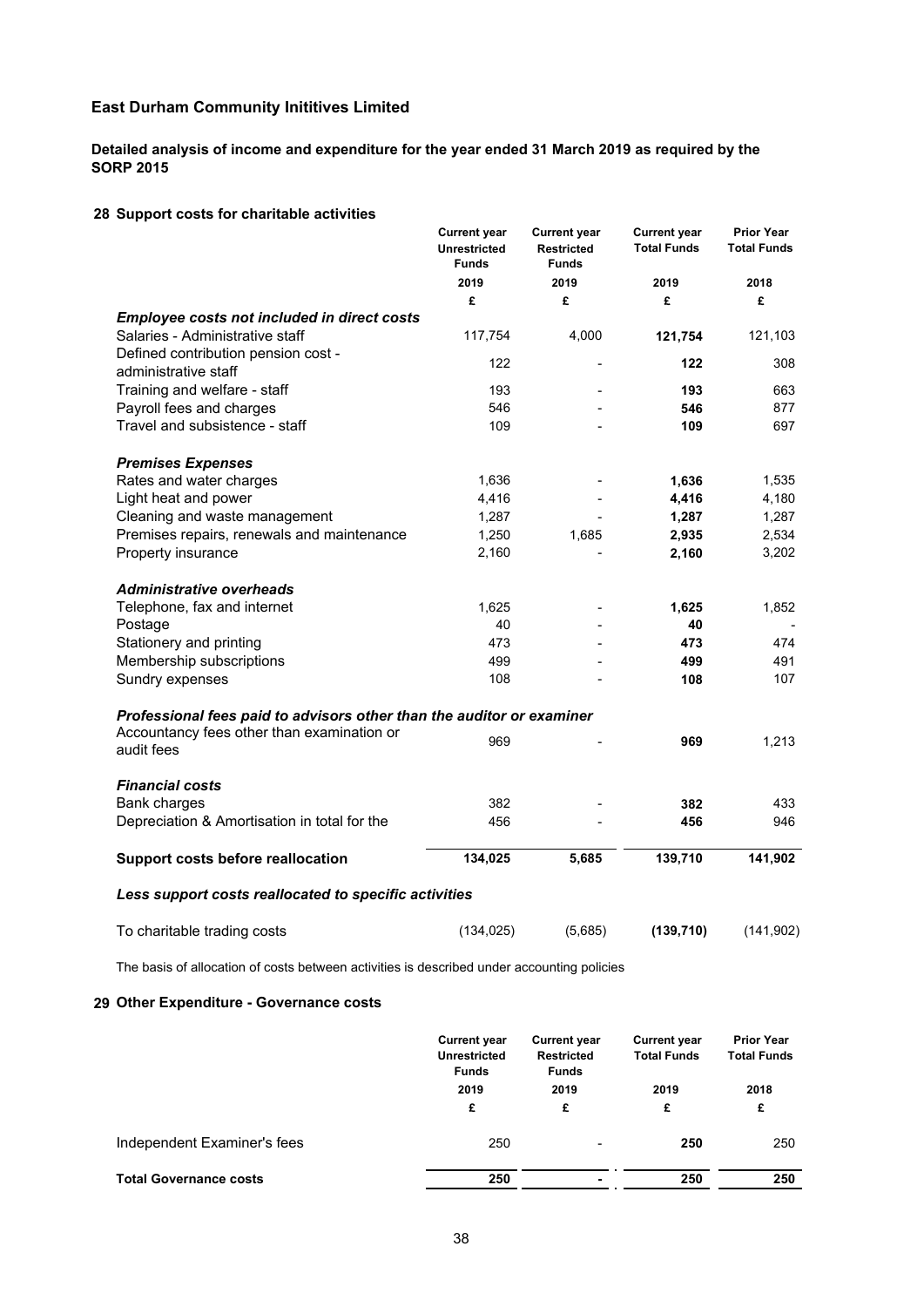**Detailed analysis of income and expenditure for the year ended 31 March 2019 as required by the SORP 2015**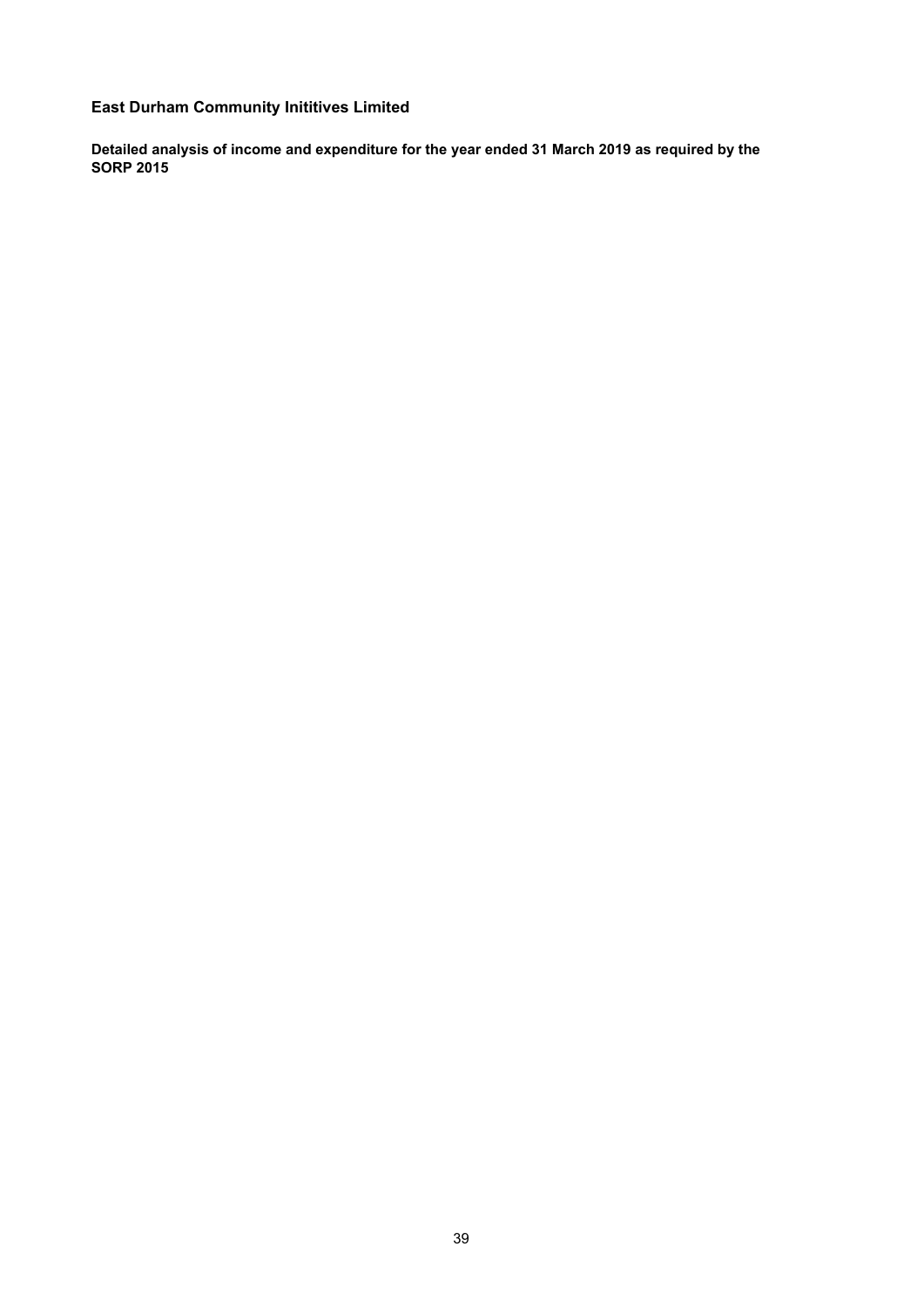**Detailed analysis of income and expenditure for the year ended 31 March 2019 as required by the SORP 2015**

## **30 Total Charitable expenditure**

|                                |                  | <b>Current year</b><br><b>Unrestricted</b><br><b>Funds</b><br>2019<br>£ |       |         | <b>Current year</b><br><b>Restricted</b><br><b>Funds</b> | <b>Current year</b><br><b>Total Funds</b> | <b>Prior Year</b><br><b>Total Funds</b> |
|--------------------------------|------------------|-------------------------------------------------------------------------|-------|---------|----------------------------------------------------------|-------------------------------------------|-----------------------------------------|
|                                |                  |                                                                         |       | 2019    | 2019                                                     | 2018                                      |                                         |
|                                |                  |                                                                         | £     | £       | £                                                        |                                           |                                         |
| Total charitable trading costs | B <sub>2</sub> b | 134.025                                                                 | 5,685 | 139.710 | 141,902                                                  |                                           |                                         |
| <b>Total Governance costs</b>  | B <sub>2e</sub>  | 250                                                                     |       | 250     | 250                                                      |                                           |                                         |
| Total charitable expenditure   | Β2               | 134.275                                                                 | 5.685 | 139.960 | 142.152                                                  |                                           |                                         |

### **31 Expenditure on raising funds and costs of investment management**

|                                | <b>Current year</b><br><b>Unrestricted</b><br><b>Funds</b> | <b>Current year</b><br><b>Restricted</b><br><b>Funds</b> | <b>Current year</b><br><b>Total Funds</b> | <b>Prior Year</b><br><b>Total Funds</b> |
|--------------------------------|------------------------------------------------------------|----------------------------------------------------------|-------------------------------------------|-----------------------------------------|
|                                | 2019                                                       | 2019                                                     | 2019                                      | 2018                                    |
|                                | £                                                          | £                                                        | £                                         | £                                       |
| Cost of fundraising activities | 202                                                        | $\overline{\phantom{0}}$                                 | 202                                       | 26                                      |
| <b>Total fundraising costs</b> | Β1<br>202                                                  | $\blacksquare$                                           | 202                                       | 26                                      |

# **32 Gains and losses on fixed asset disposals and summary of impairments**

|                                                                                         | <b>Funds</b> | <b>Current year</b><br><b>Current year</b><br><b>Unrestricted</b><br><b>Restricted</b><br><b>Funds</b><br>2019<br>2019 | <b>Current year</b><br><b>Total Funds</b> | <b>Prior Year</b><br><b>Total Funds</b><br>2018<br>£ |
|-----------------------------------------------------------------------------------------|--------------|------------------------------------------------------------------------------------------------------------------------|-------------------------------------------|------------------------------------------------------|
|                                                                                         |              |                                                                                                                        | 2019                                      |                                                      |
|                                                                                         | £            | £                                                                                                                      | £                                         |                                                      |
| Realised losses on disposals of tangible fixed assets<br>held for the charity's own use | 1,400        | $\overline{\phantom{0}}$                                                                                               | 1,400                                     |                                                      |
| <b>Total losses</b>                                                                     | B3<br>1,400  |                                                                                                                        | 1,400                                     |                                                      |
| 33 Total of other expenditure                                                           |              |                                                                                                                        |                                           |                                                      |

|                                | <b>Current year</b><br><b>Unrestricted</b><br><b>Funds</b> | <b>Current year</b><br><b>Restricted</b><br><b>Funds</b> | <b>Current year</b><br><b>Total Funds</b> | <b>Prior Year</b><br><b>Total Funds</b> |      |
|--------------------------------|------------------------------------------------------------|----------------------------------------------------------|-------------------------------------------|-----------------------------------------|------|
|                                |                                                            | 2019                                                     | 2019                                      | 2019                                    | 2018 |
|                                | £                                                          | £                                                        | £                                         | £                                       |      |
| Total other expenses and costs |                                                            | 1.400                                                    | $\overline{\phantom{a}}$                  | 1.400                                   |      |
| <b>Total other expenditure</b> | <b>B3</b>                                                  | 1.400                                                    |                                           | 1.400                                   |      |